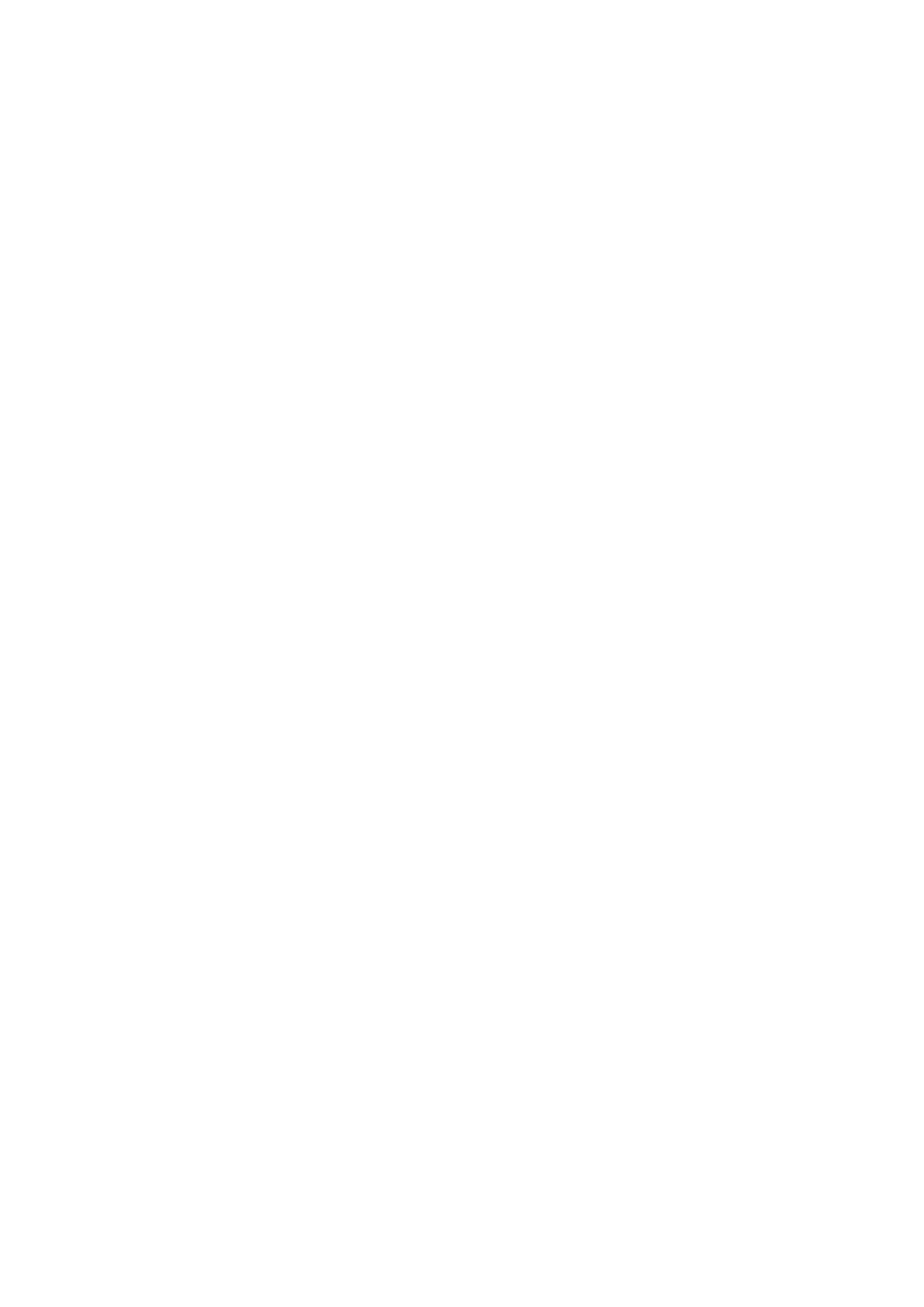# **Where "Beasts' Sprits Wail"**

**Rosenberg, Sassoon, and the Emergence of Animal Philosophy**

\_\_\_\_\_\_\_\_\_\_\_\_\_\_\_\_\_\_\_\_\_\_\_\_\_\_\_\_\_\_\_\_\_\_\_\_\_\_\_\_\_\_\_\_\_\_\_\_\_\_\_\_\_\_\_\_\_\_\_\_\_\_\_\_\_\_\_\_\_\_\_\_

### J. A. Bernstein

Eleven months before he was killed in fighting near Arras, Isaac Rosenberg, the Bristol-born poet, drafted a play called "The Unicorn." The play was unfinished, and only three early holographs survive. In a letter of August 3rd, 1917, however, he explains that it is about "a decaying race who have never seen a woman; animals take the place of women, but they yearn for continuity" (2012, 342). In another letter, he adds: "It is to be a play of terror—terror of hidden things and the fear of the supernatural" (2012, 344). Indeed, lines from the play – "spectres wail,/ Stricken trunks' and beasts' spirits wail across to mine" ("The Unicorn" 2012, 182) – make it sound like a shell-shocked version of Blake.

While the play is set in some fabled and mythical universe, there is no doubt that Rosenberg, witnessing the carnage around him, transposed the imagery of the trenches into his literary vision. More peculiar still is the collapsing of human and animal into some amorphous composite, or what he calls "bestial man shapes that ride dark impulses" and "[cry] through the forest" ("The Unicorn" 2012, 187). The image would sound even stranger if it did not directly parallel Rupert Brooke's prewar description, in "The Song of the Beasts," of those "crawling on hands and feet"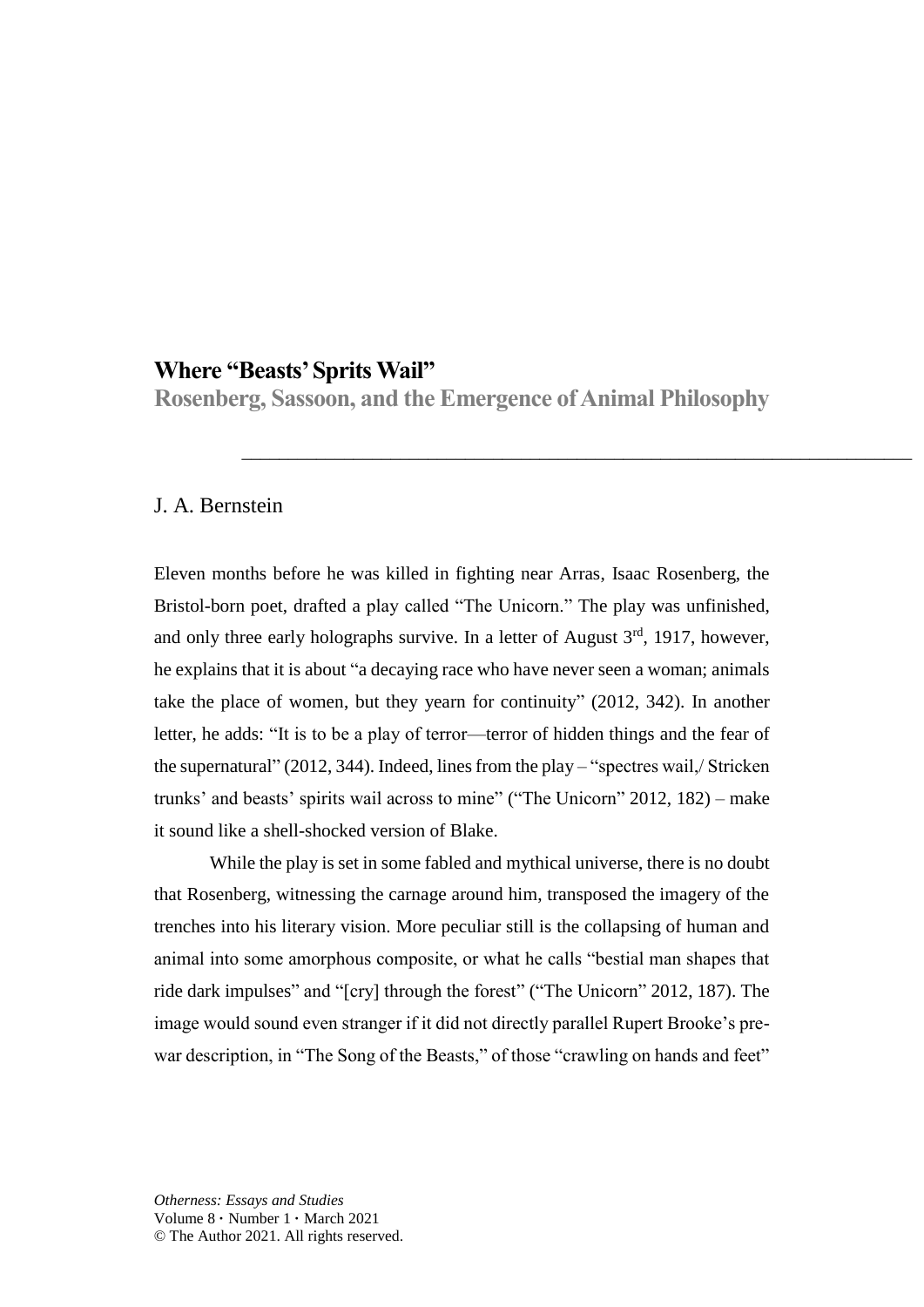who "are men no longer, but less and more/ beast and God"  $(2010, 17)$ , or what Siegfried Sassoon, writing, like Rosenberg, in the trenches and describing a painwracked body in "The Death Bed," called "a prowling beast" that "gripped and tore" (1949, 35).

Critics like Christina Gerhardt (2006, 159-178) and Karalyn Kendall-Morwick (2013, 100-119), among others, have pointed out that Modernism entailed, among other facets, a basic questioning of what it means to be human, or distinct from other animals. <sup>2</sup> Some, such as Roger Fouts trace this questioning all the way back to Darwin (Fouts and McKenna 2011, 21). <sup>3</sup> Others, such as Keith Tester, point to 1894, the year of Henry Salt's groundbreaking *Animals' Rights: Considered in Relation to Social Progress*, as the "epistemological break" and the point at which humans seriously began to reconsider their roles and relations to other animals (Tester 1991, 156). Regardless of exactly when this new conception came about though, it is worth asking what prompted it: what specific forces, such as those of capitalism, industrialization, or atomization, as Marx might have it, forced humans to reconsider their place in the spectrum of creation, especially in the Modernist age? One answer, and one that becomes increasingly clear in looking at the writings of Rosenberg and Sassoon, along with other "trench poets," is the Great War itself, where over nine million human combatants were killed.<sup>4</sup> Alongside them, an unprecedented eight million animals served and died—mainly

-

<sup>&</sup>lt;sup>1</sup> Despite the apparent overlap in their imagery, there is no evidence that Rosenberg had read Brooke's pre-war "The Song of the Beasts," much less derived "The Unicorn" from it. In fact, while Rosenberg admired Brooke's "Town and Country," he explains in a letter of 1916 that he does not care for the rest of Brooke's work (Rosenberg 2012, 309).

<sup>2</sup> Others who attribute to Modernism a breakdown in the traditional animal-human distinction include: Rohman, *Stalking* 2008, 12; Ellmann, 2010, 11; Armstrong, 2008, 142; Lippit, 2000, 23. Also see Haraway 2013 [1989], Haraway 2008, 9, 304.

<sup>&</sup>lt;sup>3</sup> Note that the article contains McKenna's summary of Fouts's lecture, in which he points out that "since Darwin published *The Origin of Species*, this question [of human exceptionalism] has been a central one for many humans." Fouts explains that "Darwin challenged…Cartesian delusions and suggested a horizontal continuum [among species] with no big gaps or radical breaks" (21).

<sup>&</sup>lt;sup>4</sup> The Great War's casualty estimates are a subject of continual debate and depend largely on which causes of death are included (e.g., disease) and which wars are included (e.g., the Russian Civil War).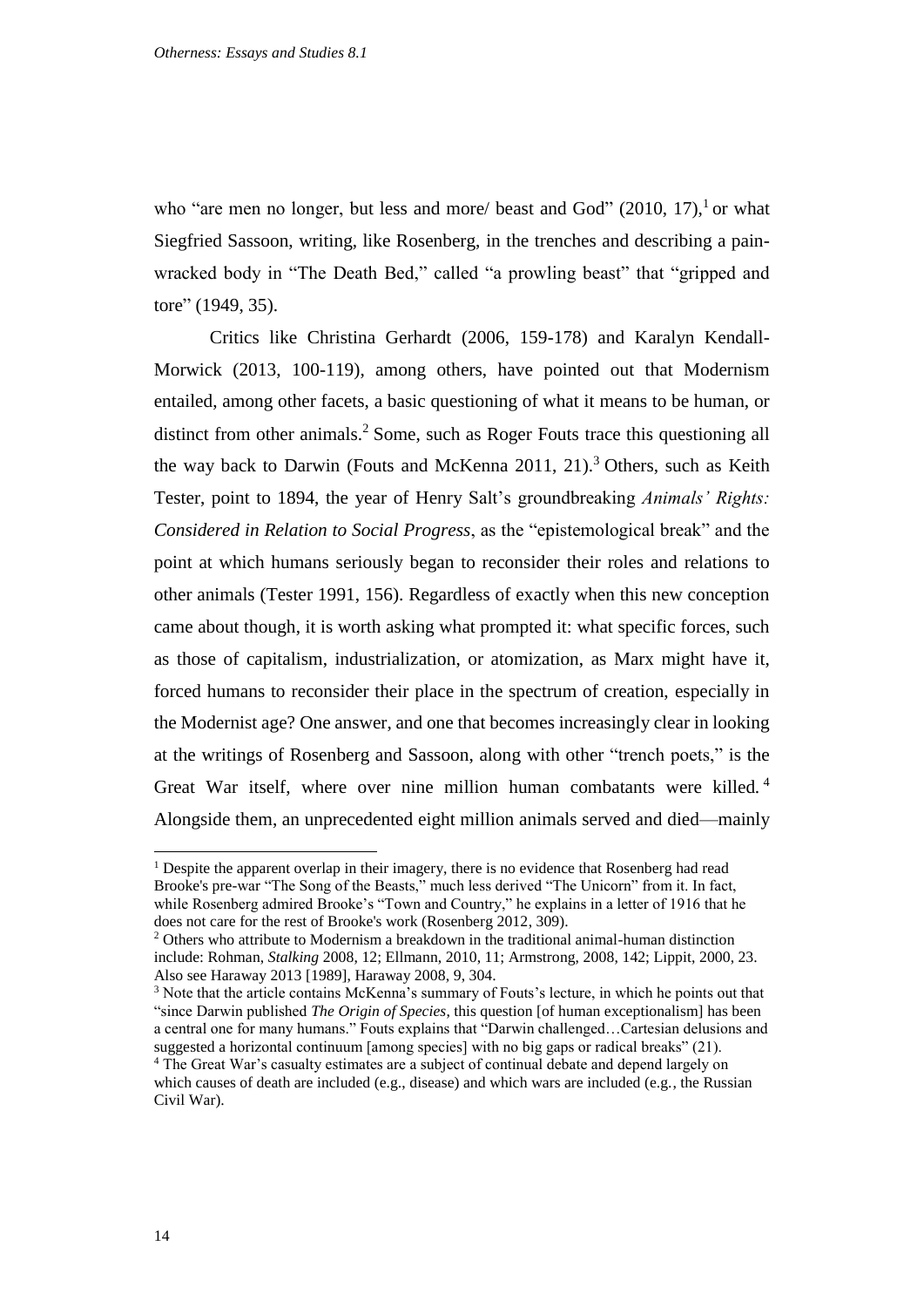horses, mules, oxen, and dogs.<sup>5</sup> Is it a coincidence that writers like Rosenberg and Sassoon paid newfound attention to the animality of the human spirit? Did this attention come from serving alongside the very "beasts" they decried?

What a close look at several of these "trench poems" suggests is the degree to which the Great War itself prompted a fundamental rethinking of the animalhuman dichotomy, which had certainly been in flux since Darwin, if not earlier, but took on new urgency in an era of mass human and animal conscription and slaughter. Approaching the poems from this standpoint is helpful, not only for reinterpreting their meanings, but also for gauging their particular conceptions of the pastoral—or the "anti-pastoral," as Paul Fussell (2000, 231) and Sandra Gilbert (1999, 185) term it—as well as the war's broader role in recasting the identity of humans, or, as Wilfred Owen aptly calls them in his "Anthem for Doomed Youth," "those who die as cattle" (1983, 99).

From a critical standpoint, Sassoon and Rosenberg, along with Brooke and Owen, have come to occupy what Stacy Gillis has called "the center" of "literary accounts of the First World War" (2007, 102). This is not to say that their work is in any way the best, nor even the most typical, of the trench poets. In fact, both were deemed perennial outsiders while serving—Sassoon on account of his aristocratic birth and mixed-religious background, Rosenberg by virtue of his Jewish ethnicity, as well as his artistic leanings. Yet their poems remain among the most discussed and thus form a good basis for comparison. They also work as thematic counterpoints, with Rosenberg's poems generally embodying a more mystical vision, and Sassoon's, like Owen's, tending towards the earthly and bodily.

It should be said that animals figure widely and richly in the writings of many of the trench poets—Edmund Blunden, Edward Thomas, and Ivor Gurney, especially—and thus an account of this sort is invariably limited. Moreover, a fuller

<sup>-</sup><sup>5</sup> Estimates of total animal deaths in the war vary considerably. Jilly Cooper, for instance, maintains in her popular history that at least eight million horses alone died in the Great War, a figure that Kata Fowler also cites in her report. Cooper, 2010, 12; Fowler, 2010, 8.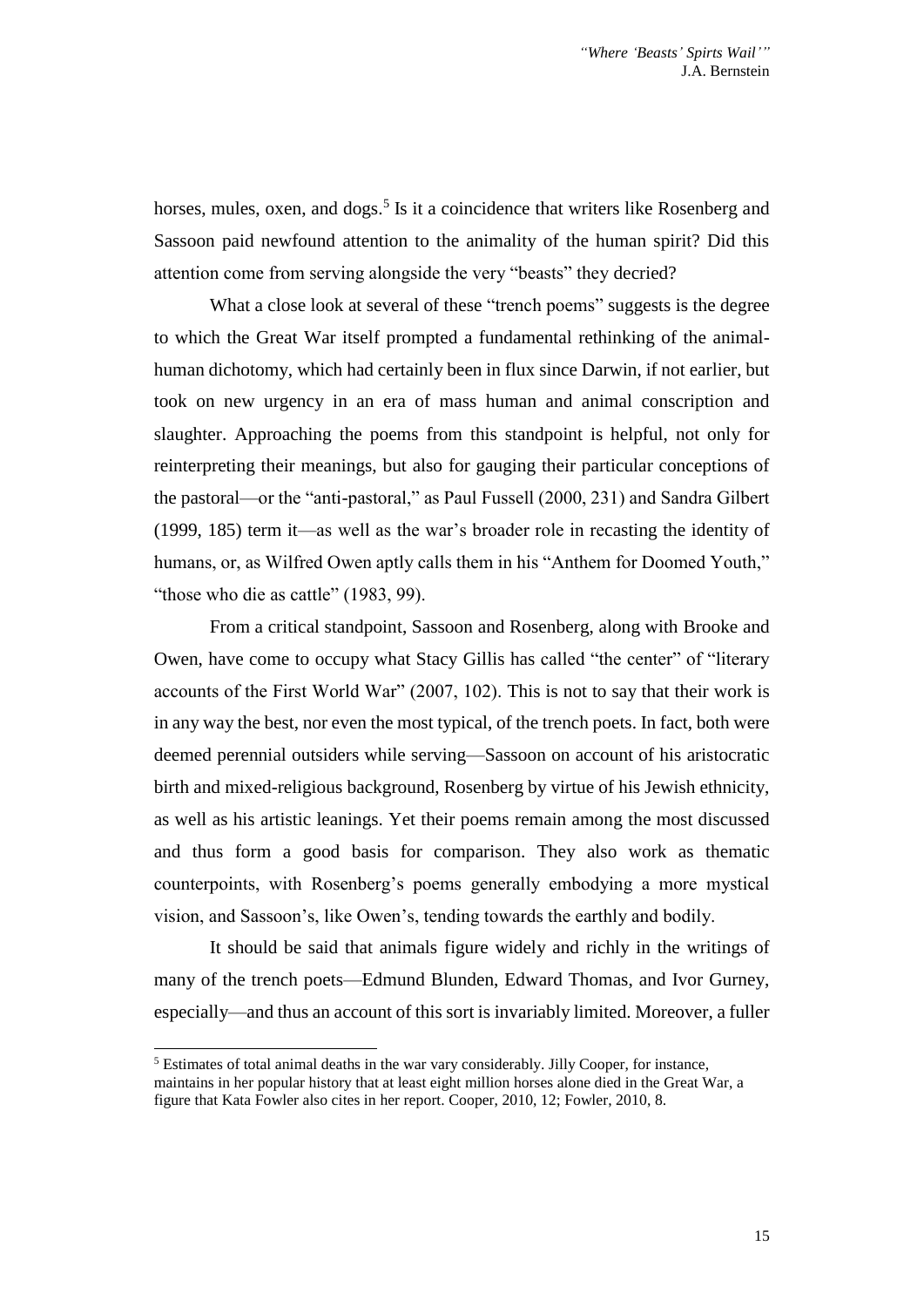treatment of the depiction of animals in WWI and their subsequent impacts on human self-conceptions in Britain requires a close look at earlier works of war writing, as well as broader transformations in the history of human-animal identities, both of which I explore elsewhere (Bernstein 2014).

As a point of clarification, the question of how humans *treat* animals is different from the question of whether humans *are* animals. The first pertains to ethics, the second to ontology, or cosmology. As many have pointed out, however, particularly Henry Salt, and more recently Rhoda Wilkie, the two questions are related and should be treated together in so far as the Judeo-Christian conception, according to which humankind is created in the image of God and is granted "dominion" over animals (Genesis 1:27-8), has historically offered humankind a warrant for dominating animals and seeing itself as ontologically distinct.<sup>6</sup> Indeed, it is precisely this "old anthropocentric superstition," as Salt terms it (1980, 13), that finds its gravest challenge in the trenches, where soldiers, as Sassoon puts it in "Remorse," "flounder" and die "like pigs" (1949, 91).

Long before the first guns erupted in France, Nietzsche was forecasting a cataclysmic war that would "say yes to the barbarian, even to the wild animal within us" (Hobsbawm 1989, 303) and Westerners, particularly in Victorian Britain, were beginning to rethink their ontology. Clearly, Darwin's *Origin of Species* (1859) and *Descent of Man* (1871) also played major roles in questioning human exceptionalism. Of course, Darwin was not without precedent in this regard, as many, including Count de Buffon, Lamarck, Alfred Russell Wallace, and even Malthus, questioned humans' susceptibility to environmental forces, and writers as diverse as Thackeray and Dickens were routinely comparing their protagonists to animals, often to great comedic effect.<sup>7</sup> Nevertheless, it is hard to overstate the

 $6$  Citing this passage in Genesis, for example, Wilkie points out that "longstanding Judeo-Christian" teachings and philosophical perspectives also played a key part in reinforcing the subordinate and thing-like status of animals." (Wilkie 2017, 281).

<sup>&</sup>lt;sup>7</sup> Thackeray, for instance, delights in comparing Becky Sharp to a "viper" (226) and Joseph Sedley to an "elephant" (Notes 945) in *Vanity Fair* (1848), remarking on the irony of their courtship: "A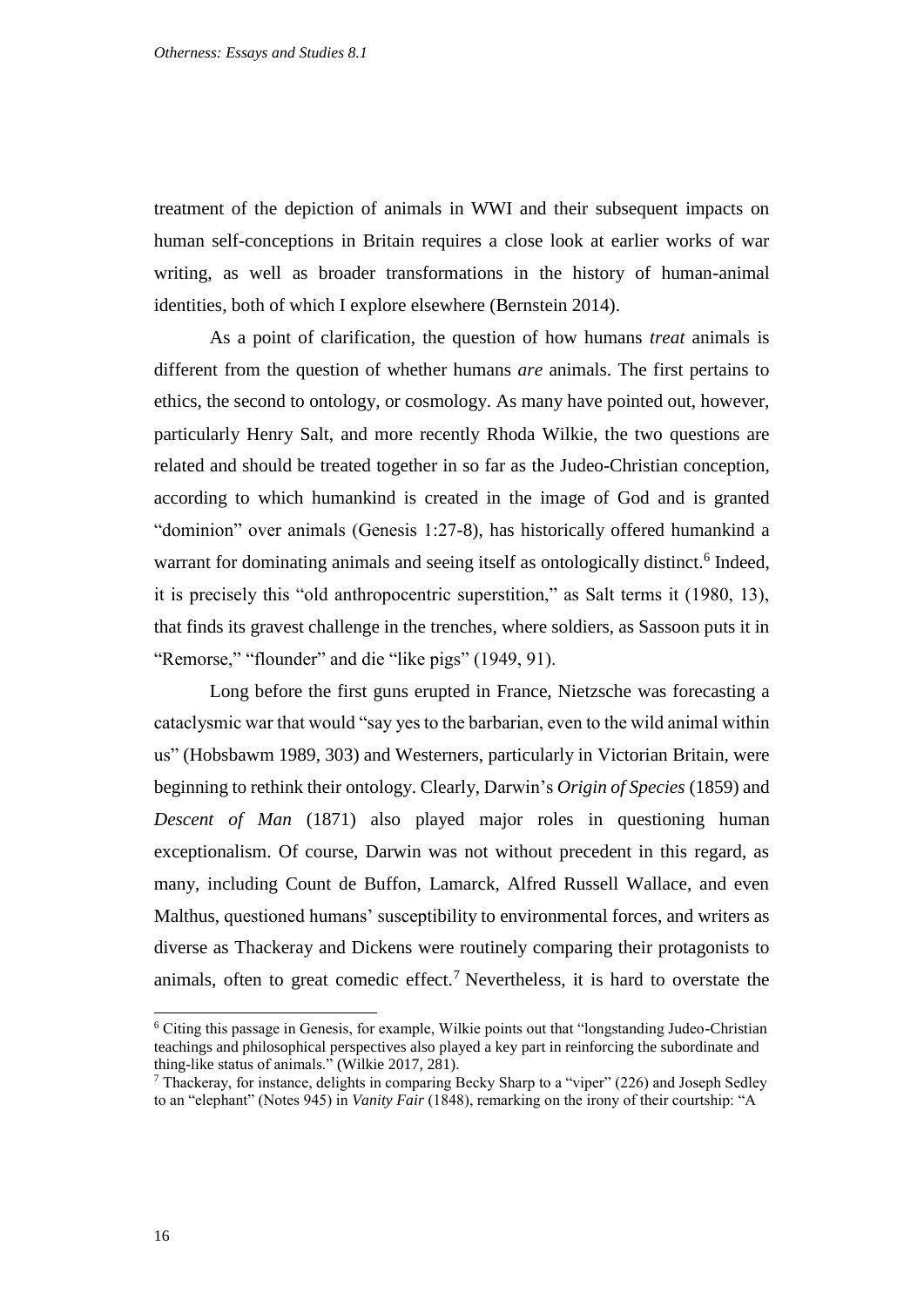impact of Darwin's assertion that the "difference in mind between man and the higher animals...is one of degree and not of kind" (1872, 101). As Richard Sorabji explains, *Descent* reframed the debate over origins, since "no trait," according to Darwin, is "unique to man, not emotion, curiosity, imitation, attention, memory" (Sorabji 1995, 131). Donald Worster, the ecological historian, adds that *Origin*'s effect was also shattering, since "the real issue was whether man could admit that he was fully a part of nature or not" (1994, 182-3). Worster actually credits Darwin with having engendered two contradictory impulses: a "Victorian ethic of domination over nature, and an emerging biocentric attitude that was rooted in arcadian and Romantic values" (Worster 1994, 114). That conflict also resonates across the writings of World War I.

Moreover, this question of human animality becomes crucial in appraising the shock that the Great War posed, particularly to Edwardian Britain. As early as May of 1915, for example, the British Bryce Commission, charged with reporting on alleged German atrocities in Belgium, described "the more savage and brutal natures, of whom there are some in every large army," and explained how they are "liable to run to wild excess" (Bryce Report 1915). Certainly, the report reflects a lingering Victorian concern with regulating human temperaments, particularly in the context of unbridled violence. But the description is almost Nietzschean in acknowledging the "savage" element within human nature. Indeed, the report underscores the assessment of Michael Lundblad that "what is new at the turn of the [twentieth] century can be broadly characterized as a shift toward thinking about

woman with fair opportunities, and without an absolute hump, may marry WHOM SHE LIKES. Only let us be thankful that the darlings are like the beasts of the field, and don't know their own power. They would overcome us entirely if they did" (Thackeray 1999, 34). Dickens sounds an equally acerbic and cautionary note when, in *Dombey and Son* (1848), he explains, "Mrs. Pipchin hovered behind the victim, with her sable plumage and her hooked beak, like a bird of ill-omen" (Dickens 2002, 164). Nearly all of Dombey's characters have animal names—Cuttle, Chick, Gills, MacStinger, Nipper, the Game Chicken—and animalesque descriptions pepper the novel, much as they do the bulk of his satirical works.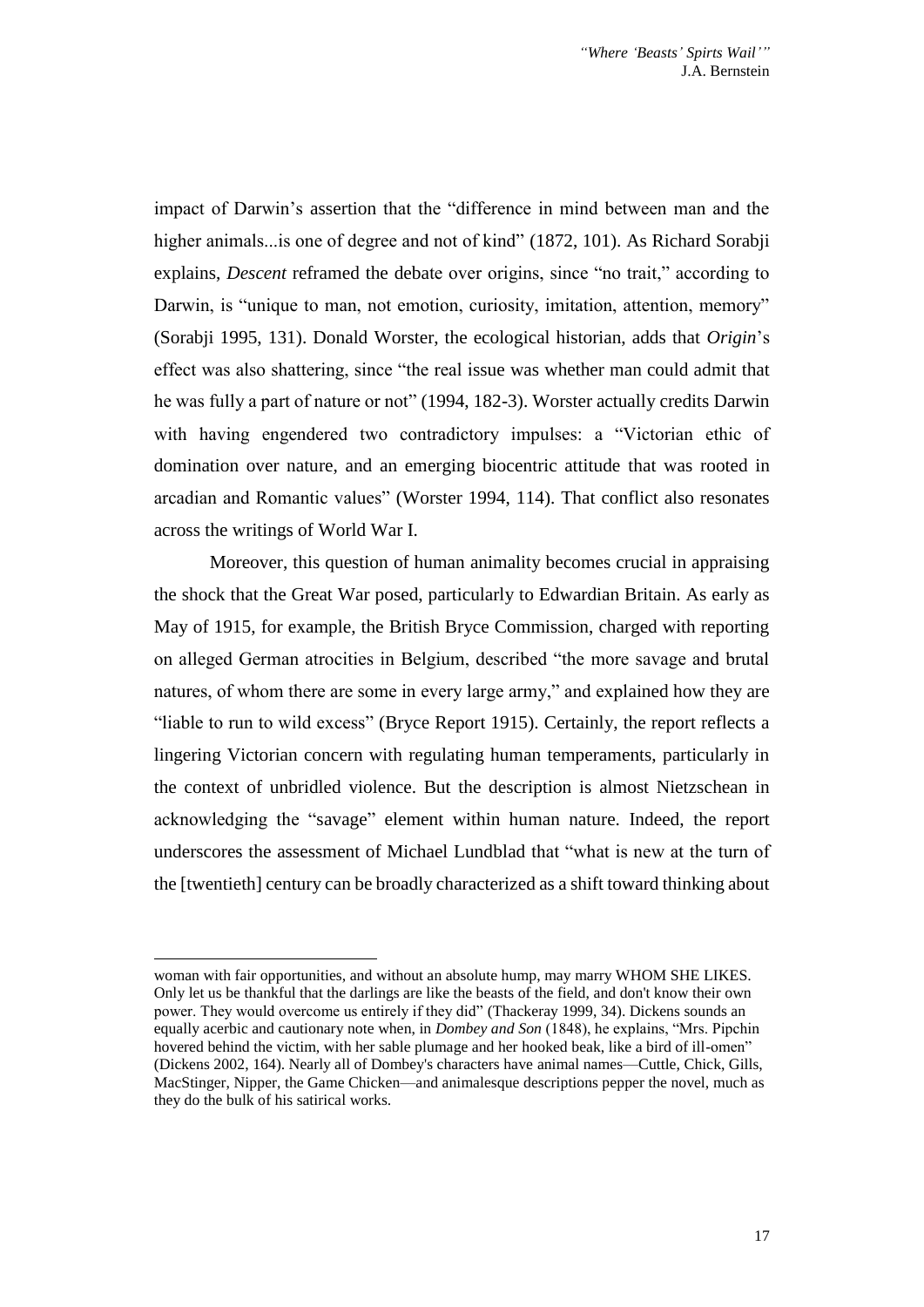the human being as just another animal"  $(2009, 498).$ <sup>8</sup>

Paul Fussell, whose *Great War and Modern Memory* (1975) remains perhaps the defining critical account of WWI, surmised that it "took place in what was, compared with ours, a static world, where the values appeared stable and where the meaning of abstractions seemed permanent and reliable" (21). He is referring to a world where words like "honor" and "sacrifice" were used without irony to rally the masses (and they do show up repeatedly in publications like the Bryce Report). $9$  But what that perceived stability overlooks is the degree to which humankind, as Lundblad, Jacques Derrida, Giorgio Agamben, and many more have pointed out,<sup>10</sup> was already at war with itself, *over* itself, long before the shells started firing in France.

Sassoon composed "The Rear-Guard," one of his most-discussed poems, while serving on the Hindenburg Line in 1917. Like Owen's "Strange Meeting," which it may have helped to inspire, "The Rear-Guard" envisions a meeting between the speaker and a deceased soldier. Unlike in Owen's account, however, there is no intimacy in the ensuing encounter, as the victim, whose "fists of fingers clutched a blackening wound," is already ten months dead ("The Rear Guard," Sassoon 1949, 15). To the extent there is a realization, it is one of sheer "horror" and a pondering of the rigor mortis state of the dead. Equally notable are the bestial descriptions of the protagonist – "savage, he kicked a soft, unanswering heap" (Sassoon 1949, 14) – and those he confronts in this semi-mythic "hell": "the dazed,

-

<sup>8</sup> Lundblad's remark comes within the context of Jack London and turn-of-the century America, although there is little reason to think that his argument about "shifting constructions of the animal" could not apply to Great Britain, if not the Anglosphere generally, given the importance he ascribes to Social Darwinism and "post-Freudian frameworks" (Lundblad 2009, 498).

<sup>&</sup>lt;sup>9</sup> The Bryce Report itself makes no mention of "sacrifice," but most official British reports of the period, such as Sir John French's 1st Despatch of 7-14 September 1914, do.

<sup>10</sup> Agamben's *The Open* explores in fuller detail how humans' uncertainty over their metaphysical status leads them to violence, among other acts, culminating in what he calls "the animalization of man" (Agamben 2003, 77). Derrida makes a similar claim in *The Animal That Therefore I Am*, although he finds the problems of animality more grounded in language than metaphysics, arguing, for example, that "a certain wrong or evil…derives from" the word "animal" itself (Derrida 2008, 32).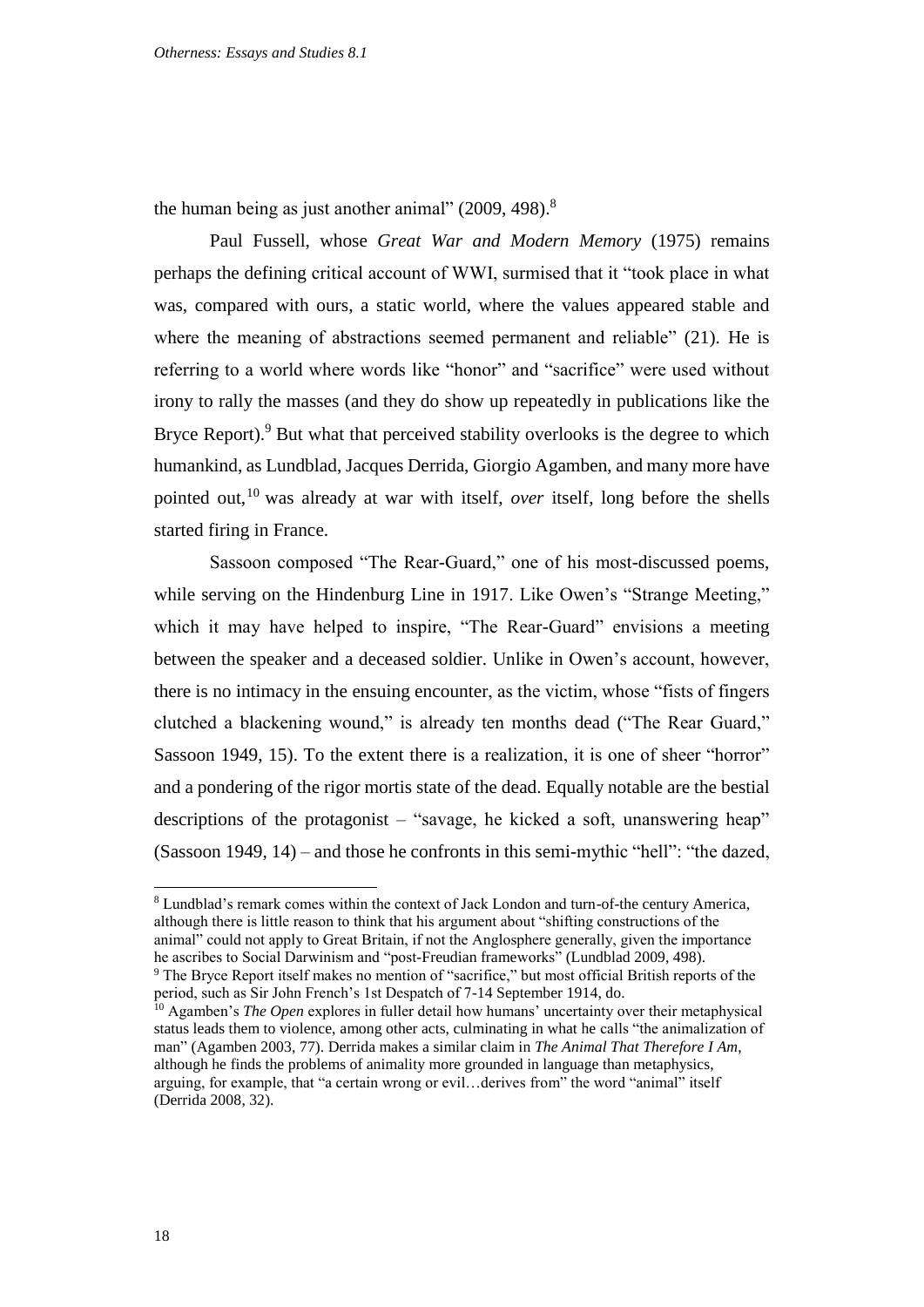muttering creatures underground/ Who hear the boom of shells in muffled sound" (Sassoon 1949, 15).

From an historical standpoint, Sassoon would have been no stranger to these "creatures"—human and animal alike—stationed along the front. By the end of the war, an estimated sixteen million horses had served (Roberts and Tucker 2005, 103), with roughly half of them having been killed by artillery, gunfire, starvation, hypothermia, and diseases like ringworm (Fowler 2010, 8). Sassoon encapsulates their slaughter in, among other works, his 1918 poem "The Road" where "stretched big-bellied horses with stiff legs,/ And dead men, bloody-fingered from the fight/ Stare up at caverned darkness winking white" (1949, 32). In *Memoirs of an Infantry Officer* (1930), Sherston, his semi-fictional protagonist, dwells on such slaughter, admitting: "for I disliked the idea of good horses being killed and wounded, and I had always been soft-hearted about horses," a sentiment that was not atypical for the time, particularly among the officer class (Sassoon 1930, 135). Indeed, Robert Graves says much the same thing in *In Goodbye to All That* (1929), reflecting on the carnage of the Somme: "The number of dead horses and mules shocked me; human corpses were all very well, but it seemed wrong for horses to be dragged into the war like this" (1958, 209).

Outside of horses, an estimated 200,000 mules, 47,000 camels, and 11,000 oxen served, primarily, though no less fatally, in transport (Kean 1998, 167). Carrier pigeons were also routinely deployed and shot down. Finally, dogs were used widely as messengers, mascots, and even pack animals for carrying litters and guns. Estimates of the numbers of dogs that served range from 50,000 to a million, but all agree very few lived. As Henry Salt put it, "more suffering was caused to animals in a day of war than in a year of peace" (Kean 1998, 168-9), a fact of which Sassoon was undoubtedly aware.

Indeed, later poems like Sassoon's "Man and Dog" would highlight this affinity for dogs and the value they would come to embody for him in an otherwise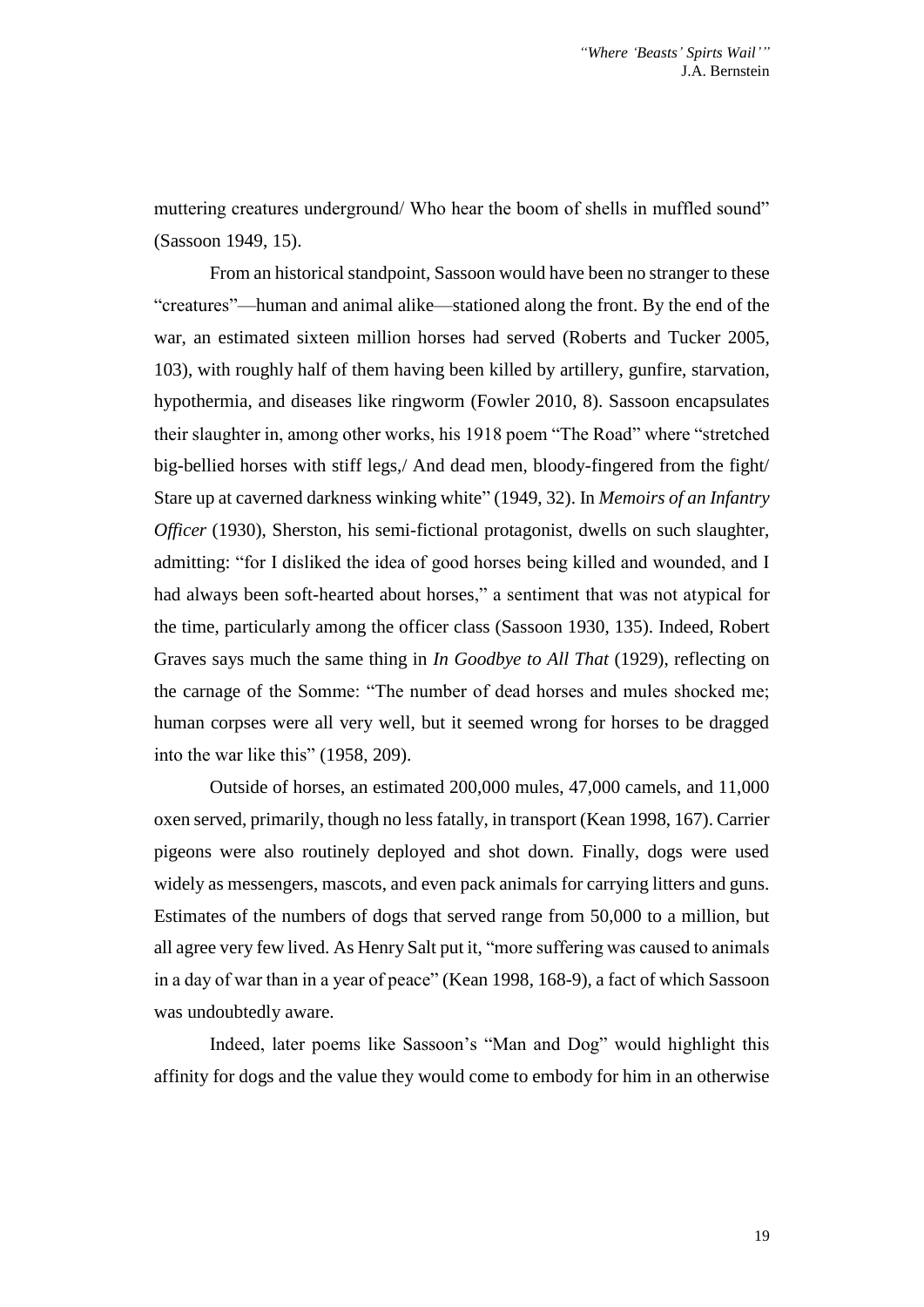degenerating world. As Jean Moorcraft Wilson explains in her biography of Sassoon, by the end of 1942, with the toll of the Second World War mounting, "his old Dandie Dinmont seemed one of the few 'decent things' left to him" (2003, 335), prompting him to write:

What share we most—we two together? Smells, and awareness of the weather. What is it makes us more than dust? My trust in him; in me his trust.

Here's anyhow one decent thing That life to man and dog can bring; One decent thing, remultiplied Till earth's last dog and man have died. ("Man and Dog," Sassoon 1949, 268)

Although Sassoon's account is by no means a vindication of animal rights or liberation – the poem's likely reference point, to be sure, is hunting – his verse emphasizes animal cognition and sensation, along with the blurring boundaries between human and animal, much as he does in "The Rear-Guard" in describing the "dazed, muttering creatures underground/ Who hear the boom of shells in muffled sound" (Sassoon 1949, 15). The sensations he "[shares]" with his terrier in "Man and Dog" (Sassoon 1949, 268) also go a way in debunking the myth of human exceptionalism, or what later critics like Carol Gigliotti would call "the idea that humans are radically different and distinct from or better than the rest of nature and other animals" (Gigliotti 2017, 192). In fact, these "[shared]" "smells" and "awareness of the weather" ("Man and Dog," Sassoon 1949, 268) anticipate a passage, that Gigliotti cites, by Barbara Noske, the Dutch anthropologist, in her groundbreaking work, *Beyond Boundaries* (1997): "Animals see smell, feel, taste, or hear the world against the background of their own frame of reference; they like us distinguish and select among sense impressions distinctions which we do not even know are there" (Gigliotti 2017, 192). Where Noske stresses the unknowability of animal sensations, however, Sassoon stresses their perceived overlap with humans and the shared bond of "trust" that is engendered between the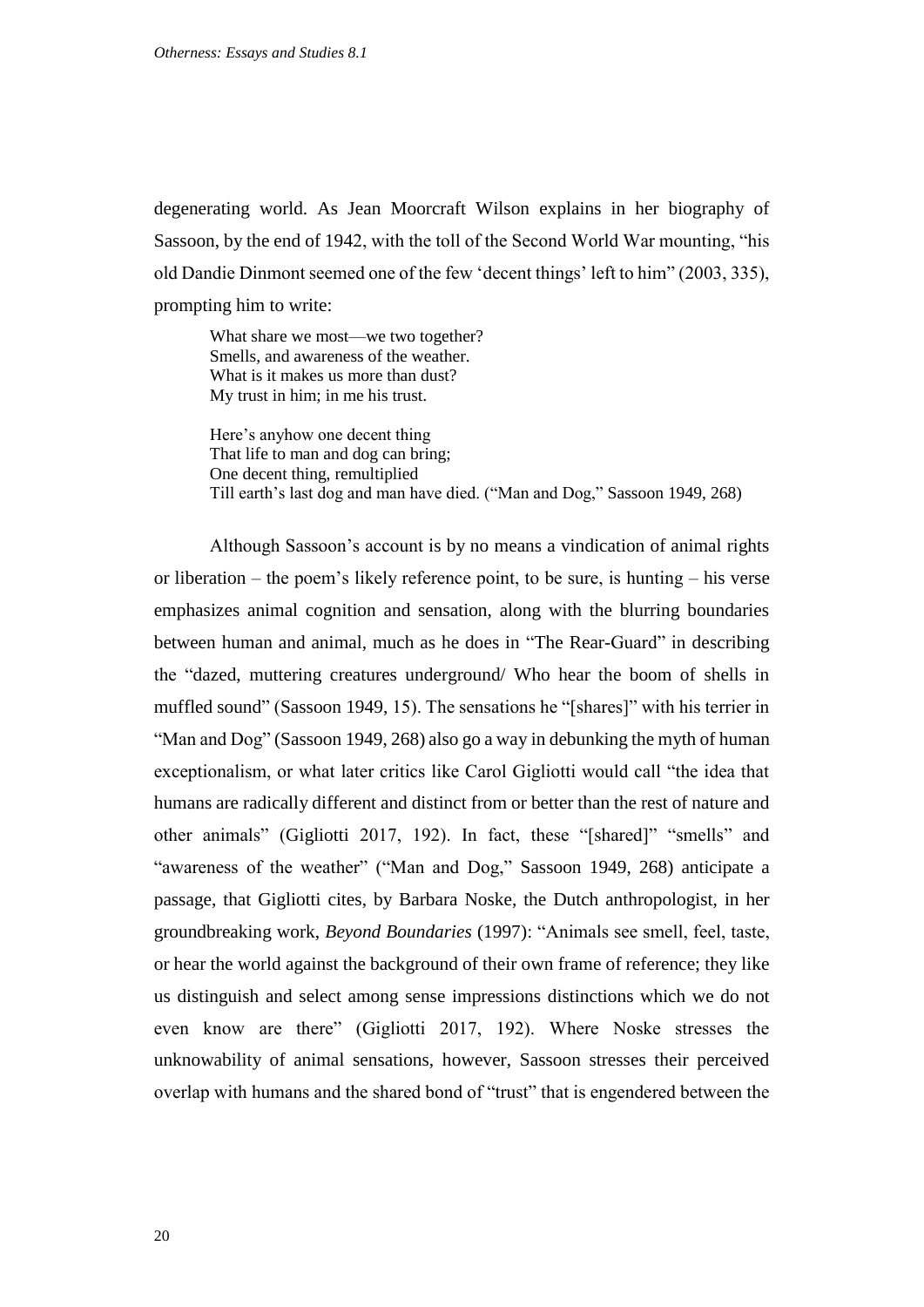species, especially in the face of what he increasingly comes to see as their common mortality ("Man and Dog," Sassoon 1949, 268).

As Simon Featherstone remarks, one of the critical debates over the trench poets has been the extent to which their poems should be seen as "mythologizing" (Featherstone 1995, 21), with Bergonzi claiming in *Heroes' Twilight* (1965) that a more grounded and anti-propagandist reality was what the poems sought to convey, and Fussell, in contrast, arguing in *Modern Memory* (2000) that the effort was largely performative, and that the classical, mythical tradition gave the poets a more graspable mode of expression, or a language in which they could speak. As Fussell explains, pace Bergonzi, "the movement was towards myth, towards a revival of the cultic, the mystical, the sacrificial, the prophetic, the sacramental, and the universally significant. In short, towards fiction" (Fussell 2000, 131) Bergonzi, however, later altered his claims in the revised, 1996 version of *Heroes' Twilight*. 11 Even the original, 1965 version cites Borges's dictum that "all literature begins in myth, and ends there," a sentiment very much in the vein of Fussell's critique (Bergonzi 1965, 212).

Much of this debate might also depend on how "mythical" itself is defined and the extent to which the poets were merely revisiting classical sources or actually conjuring up worlds of their own. Sassoon does both, and in the case of "The Rear-Guard," the mode of mythology is what, among other factors, allows humans to shift between forms—from animal to human and living to dead. In fact, it is this very transmutability that helps to convey the dehumanizing essence of what many soldiers—and civilians, as we will see—experienced as a result of the war.

In Sassoon's case, he could as easily be "running tireless, floating, leaping/ Down your web-hung woods and valleys" ("A Letter Home," Sassoon 1949, 41) as he could be "[standing]" with "the shapes of the slain in their crumpled disgrace" ("I Stood With the Dead," Sassoon 1949, 103)). Indeed, in a verse letter to Robert

<sup>&</sup>lt;sup>11</sup> Douglas Kerr first called this revision to my notice (Kerr 1997, 85).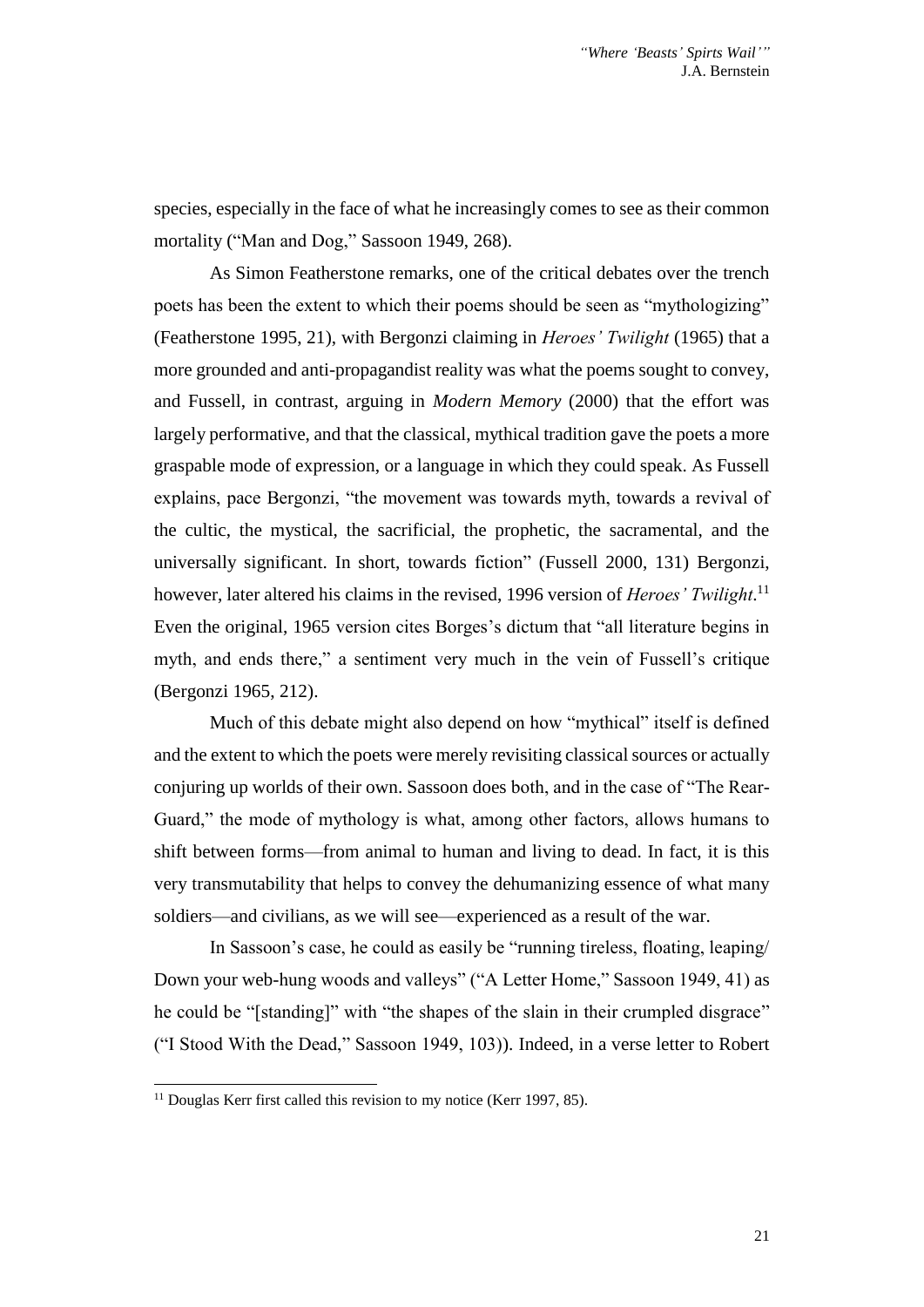Graves, he describes the ghostly reappearance of their dead friend, David Culbert Thomas, a fellow-officer killed at Fricourt:

We've been sad because we missed One whose yellow head was kissed By the gods, who thought about him Till they couldn't do without him. Now he's here again; I've seen Soldier David dressed in green, Standing in a wood that swings To the madrigal he sings. (Sassoon 1949, 42)

Ironically, the poem recalls the "dryads," or woodland nymphs that Sassoon depicted in his earlier poem of that title, written six years before the war erupted ("Dryads," Sassoon 1949, 54). While Avi Matalon notes that "the once timidly Georgian poet became more and more ferocious as the war progressed and casualties piled up" (Matalon 2002, 31), the truth is that Sassoon also underwent a strange return to pastoralism—a term I will explore shortly—in his verse, especially around 1917, and probably because of the trauma he endured at Mametz. In "When I'm a Blaze of Lights," for example, he admits, "Sometimes I think of garden nights/ And elm trees nodding at the stars" (Sassoon 1949, 14). And in "The Hawthorn Tree," he ponders his removal from the war, observing that "there's been a shower of rain/ And hedge-birds whistle gay" (Sassoon 1949, 80). Of course, Matalon is also right in that some of Sassoon's most bitter, direct, and anti-pastoral poems come out of this period, most famously "The General," where he describes the staff officers as "incompetent swine," and "Does It Matter?" where he sarcastically remarks that being blinded or crippled will not hinder a soldier, since "people will always be kind" (Sassoon 1949, 75, 76).

Certainly, the pastoral itself varies widely across periods and genres, and, as Raymond Williams pointed out, is extremely hard to define (Williams 1975, 14). <sup>12</sup> More recently, Ken Hiltner, among others, has come to see the pastoral in

<sup>&</sup>lt;sup>12</sup> William Empson famously characterized the pastoral as "putting the complex into the simple" (Empson 1974, 22) and others, like Frank Kermode and Williams, ascribed an anti-urbanism to it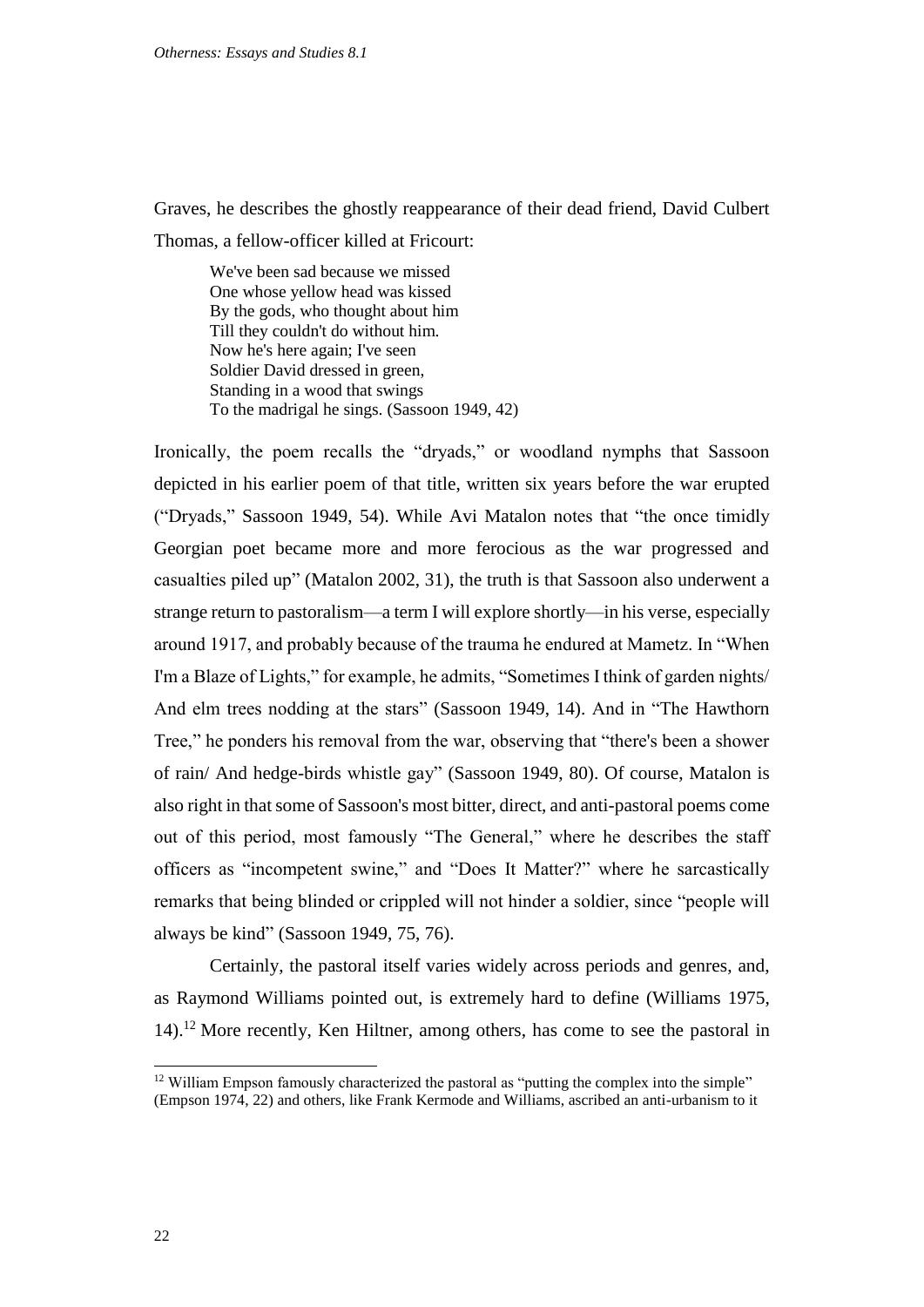primarily ecological—although not specifically animal-based—terms. Looking at Renaissance writings in particular, he reads the pastoral as embodying an emerging "environmental consciousness." As far back as the Early Modern period in England, "nature," he explains, became something "worth fiercely fighting to preserve," even if it would be "as free as possible of human habitation" (Hiltner 2011, 6, 132). Although Hiltner's *What Else is Pastoral?* does not cite the Georgians or Modernists, his ecological approach goes a way in explaining what a poet like Sassoon might find so appealing in the "bird-sung joy/ Of grass-green thickets," as he calls it in "Prelude: The Troops" (Sassoon 1949, 67).

In "Prelude," Sassoon recounts how the soldiers "march from safety, and the bird-sung joy/ Of grass-green thickets, to the land where all/ Is ruin, and nothing blossoms but the sky" (Sassoon 1949, 67). Certainly the pastoral elegy has been long been conceived as a form of mournful reminiscence, with Milton's Uncouth Swain, for example, mourning his lost friend in "Lycidas," a prototype for the mode. In Sassoon's case, it is questionable whether the thickets or birds ever existed, or instead operate as ideals of a peaceful and severed past, or what Jon Silkin, looking at Sassoon's poem, calls a "pre-lapsarian pastoralism" (Silkin 1998, 155). Where Milton claims a present interaction with the natural world—"I come to pluck your berries harsh and crude/ And with forc'd fingers rude/ Shatter your leaves before the mellowing year" (Milton 1957, 120)—Sassoon's departing soldiers can only reflect on the current irony: that the sky is blossoming (presumably with shrapnel) and the land is devoid of any life. In fact, the central irony of "Prelude: The Troops" might well be that it represents an elegiac pastoral for soldiers who are still alive, raising the question of who is speaking, when, and under what

-

<sup>(</sup>Kermode, 1952, 17; Williams 1975, 69). Paul Alpers, for his part, saw the representation as more literal and focusing exclusively on the "anecdote" of shepherds (Alpers, 1997, 15). Within the sphere of Romantic poetry, particularly that of Wordsworth, Jonathan Bate reads the pastoral as possessing an "evergreen language" (Bate 1991, 18). Within the elegiac pastoral tradition, Jahan Ramazani finds the Pathetic Fallacy to be the mode's "central trope," although he is quick to point out that Owen and other Modernists inject a strong element of irony into it (Ramazani, 1994, 71).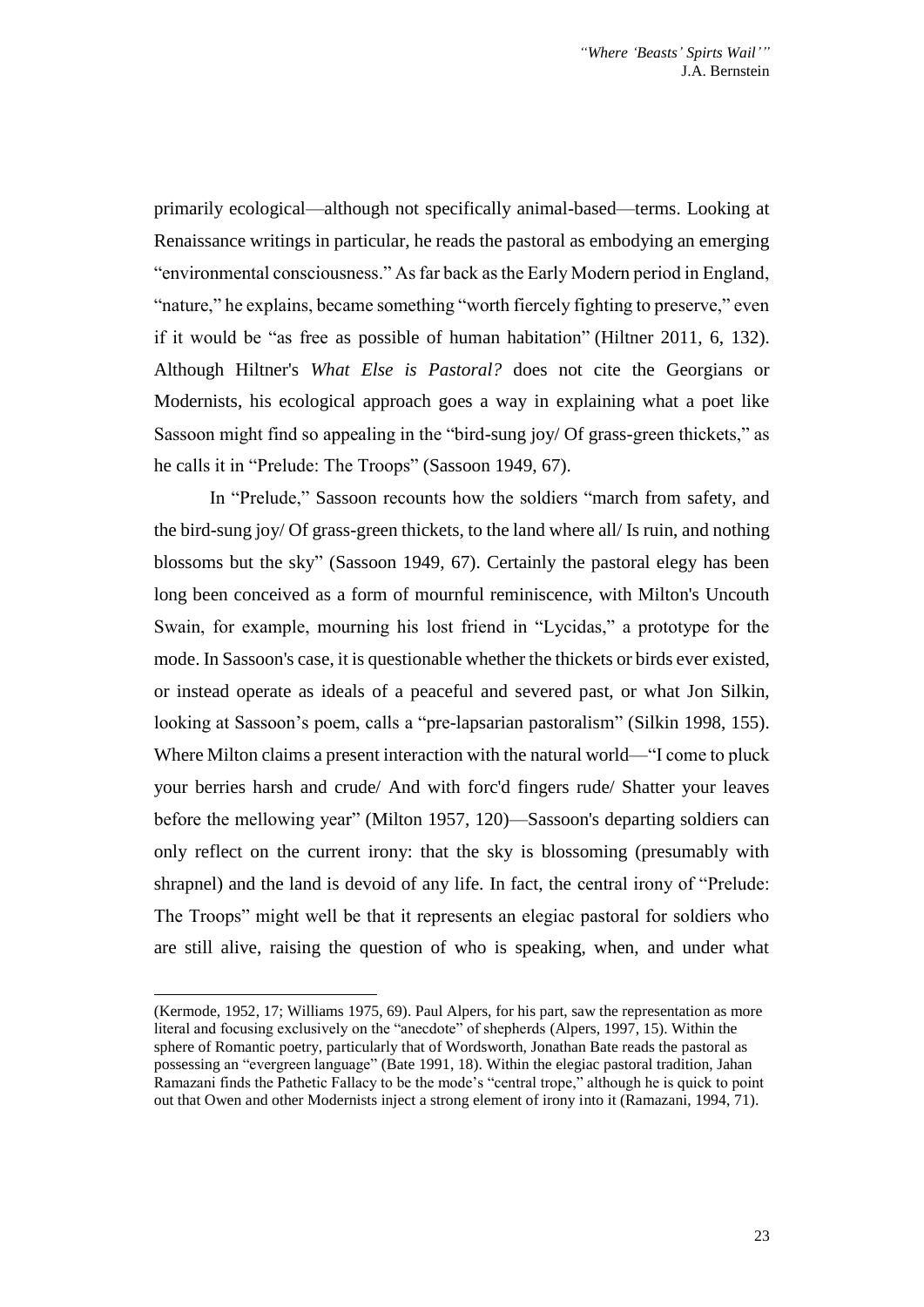circumstances.

Sassoon's grim vision of the pastoral, or the "anti-pastoral," as Fussell and Gilbert call it, frequently aligns humans with animals in their states of degradation. Sassoon's soldiers are "gnawed by rats" in "Dreamers"; die like "[flapping] fish" in "The Effect"; and fall down dead among the "big-bellied horses" in "The Road," all of which would suggest a kind of moral parity, if not conterminousness, with animals as a result of the war's senseless slaughter (Sassoon 1949, 72, 73, 32). Indeed, the fact that Sassoon never entirely abandoned the pastoral, despite his increasingly anti-war sentiments, also explains his lingering sense of human animality. It emerges strikingly in "Prelude: The Troops," where he addresses a group of dying soldiers: "O my brave brown companions, when your souls/Flock silently away, and the eyeless dead/Shame the wild beast of battle on the ridge" (Sassoon 1949, 67). The word "flock" could connote birds, a common metaphor for souls, in this case en route to Valhalla, and paralleling the "bird-sung joy" of the second stanza. Alternately, "flock" could connote sheep, highlighting the Arcadian resonance, if not the more common refrain of soldiers-as-herded-animals.<sup>13</sup> Certainly, the latter reading echoes Owen's question in "Anthem for Doomed Youth" of "what passing-bells for those who die as cattle?" (Owen 1983, 99)

It also worth asking whether Sassoon's depiction of his "companions" as animals does not correspond with a broader change unfolding across Great Britain. In a remarkable chapter on the history of animal rights, Hilda Kean details the role of the Great War in fomenting compassion for animals. Highlighting how animals were perceived as fellow "sufferers" on the front, she documents—and perhaps overstates—how much enlisted men valued dogs, and officers horses, as well as how much pity the sight of wounded animals could evoke from those on the home-

<sup>&</sup>lt;sup>13</sup> David Jones's epic poem, *In Parenthesis* (1937), for example, portrays the soldiers as "[hunted animals]," "lambs of the flock," men who slept in "horse-stalls," and figures "entrained in cattle trucks" (Jones 2003 [1937], 2, 6, 8, 9). As Paul Fussell remarks, their "world is now assuredly animal" (Fussell 2000, 147).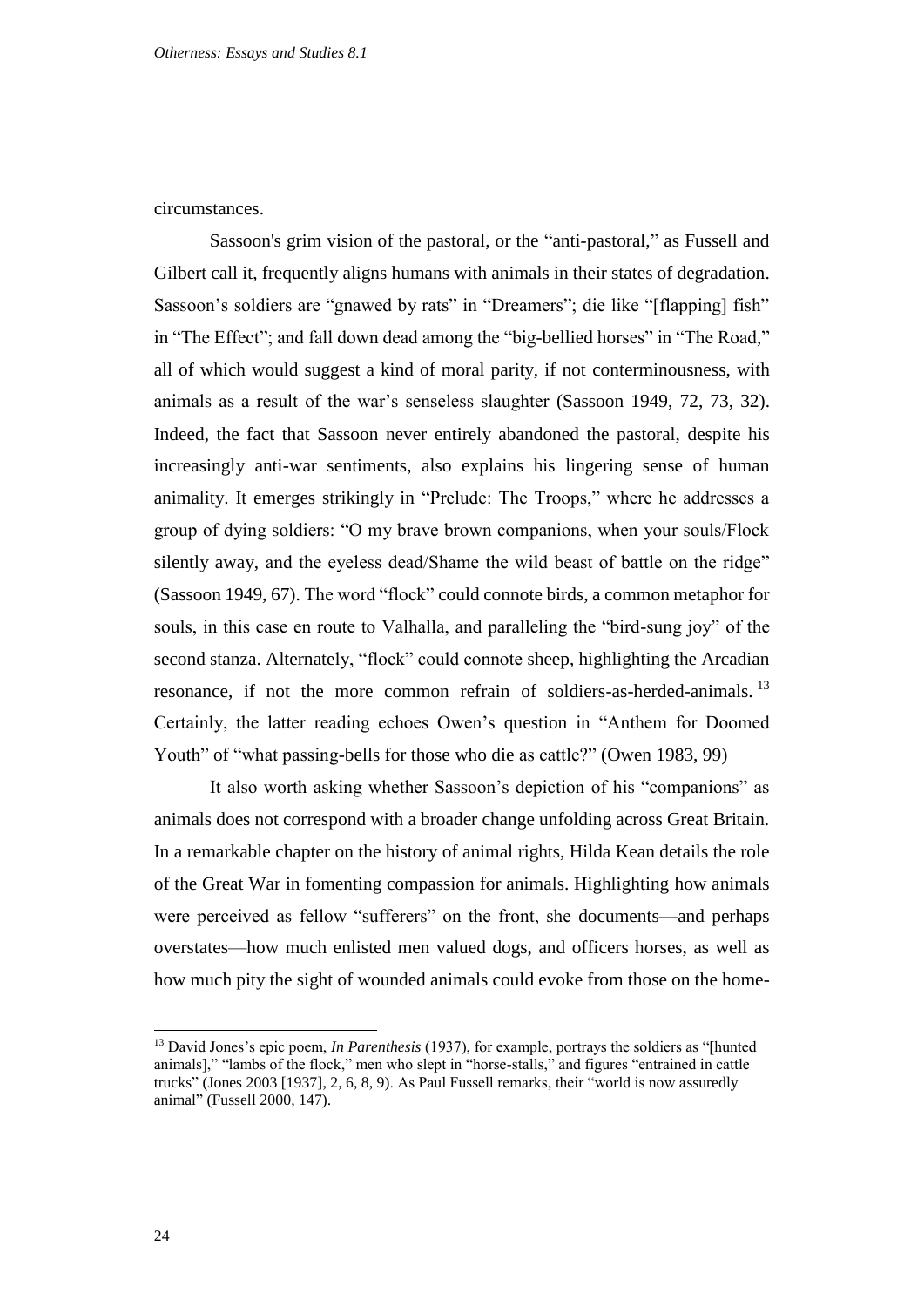front. She lists a variety of efforts, ranging from animal field hospitals to the establishment of Blue Cross charities, that attempted to relieve animal suffering in war, in ironic contrast to the conditions of the soldiers. In fact, by 1917, operations had been performed on over 1,600 dogs at field clinics, and veterinary medicine was becoming increasingly prevalent at home (Kean 1998, 169). Above all, Kean describes the emotional appeal of the animals, which, she claims, "proved to be companions and ciphers of sanity in an insane world" (Kean 1998, 165). She also mentions a *Times* article from 1917 describing the conditions at the Front: "It is the dogs who enlist the sympathies more than anything else. Like frightened children they join the ranks, nestling down by the side of the men for warmth and protection" (Kean 1998, 173).

In the case of Sassoon, whom Kean herself cites (though without mentioning the question of his mental sanity, as he saw it), the suffering of horses comes to emblematize the war's cruelty, personified most trenchantly, perhaps, by the ending of *Memoirs of a Foxhunting Man* (1928), where one gets violently snagged on barbed wire. It is also interesting to compare Sassoon's description of the dying and wounded in "Prelude: The Troops" with Owen's decidedly unromantic and non-Arcadian portrayal of the same. "Who are these?" Owen asks in "Mental Cases." "Why sit they here in twilight/ Wherefore rock they, purgatorial shadows,/ Drooping tongues from jaws that slob their relish" (Owen 1965, 35), a canine image that can hardly be described as comforting. It should be said, however, that while Owen tends towards the earthly in these depictions, several of his poems from the period do strike mystical notes. In "Spring Offensive," for instance, he describes "the sky's mysterious glass," and in "Apologia pro poemate meo," he writes, "I, too, saw God through mud," although the latter is qualified with the description of "heaven" as nothing but "the highway for a shell" (Owen 1965, 52, 39-40). Even "Strange Meeting" itself notably takes place in the afterlife. Nevertheless, if Owen, circa 1918, is primarily earthly in his portraits, with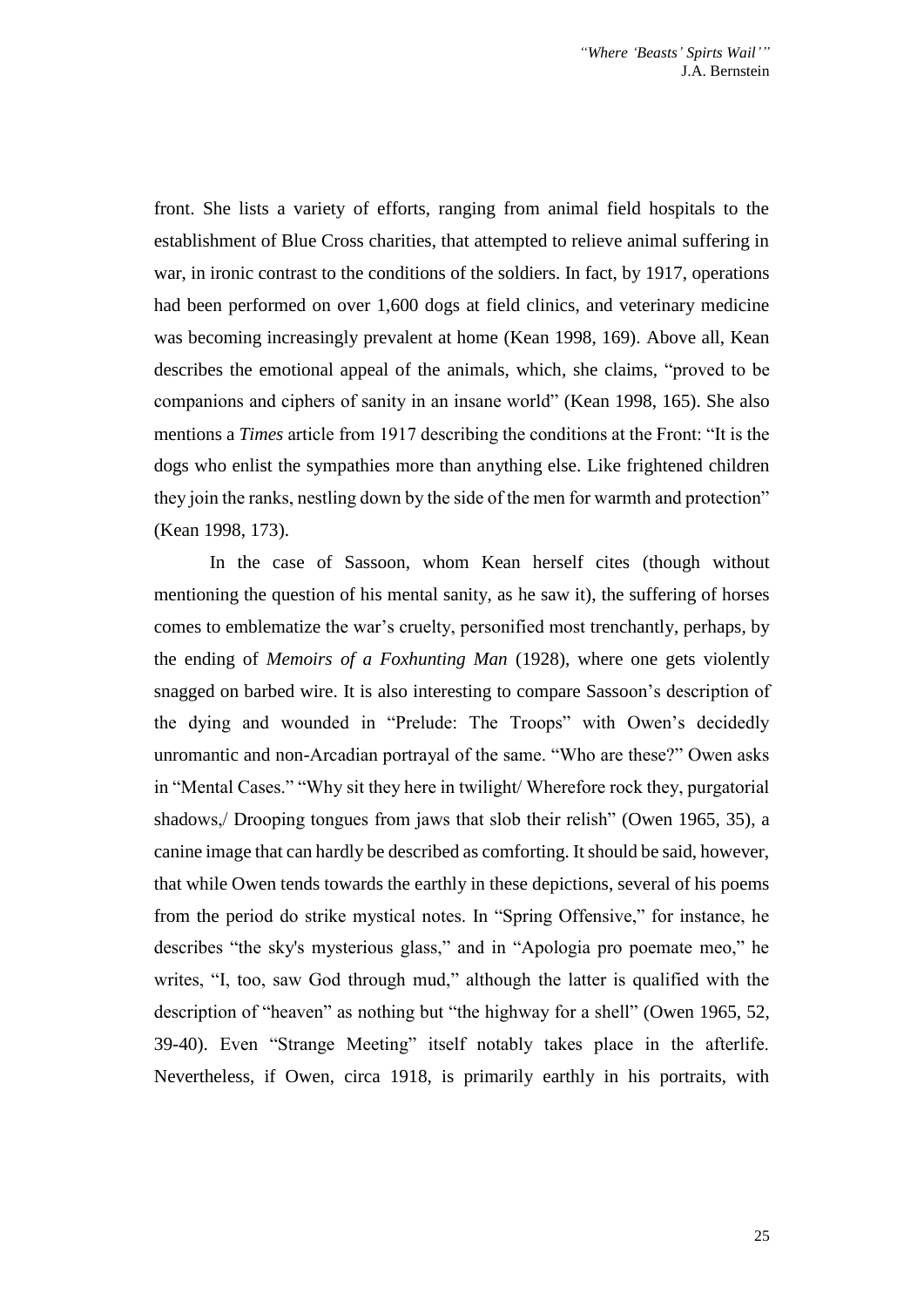humankind ranging from a poet who "[pours]" his "spirit" ("Strange Meeting," Owen 1965, 35) to a blood-seeking "brute" ("A Terre," Owen 1983, 178), Sassoon runs the gamut of creation, from pastoral nymphs to the slobbering hounds of hell.

Even more extreme is Rosenberg, whose war poems virtually exclude humans in favor of beasts and gods. "The Unicorn" apotheosizes that exclusion in so far as "animals take the place of women," as Rosenberg explains (Rosenberg 2012, 342), and the unicorn serves as the sole sexual outlet for Tel, a towering black chieftain of mythic proportion. Tel probably stems from the "Nubian" character of an earlier play, "The Amulet," which Rosenberg evidently scrapped. To the extent that the unfinished "Unicorn" has a message, it might be the question Saul poses: "Is the beast the figure of man's mateless soul?" Lilith, the Jewish mythical demon, offers one answer, responding, "Beauty is music's secret soul/ Creeping about man's senses./ He cannot hold it or know it ever/ But yearns and yearns to hold it once" (Rosenberg 2012, 186). Like Owen, Rosenberg presents his soldiers as vacillating between artist and killer. Like Sassoon, however, he also remains doubtful, at least in "The Unicorn," of humankind's capacity to "hold" real art.<sup>14</sup> Indeed, in his last letter, which was posted the day after he was shot and was addressed to Edward Marsh, the editor of the period-defining *Georgian Poetry* anthologies, Rosenberg doubted the strength of his own poems: "I've seen no poetry for ages now so you mustn't be too critical—My vocabulary small enough before is impoverished and bare" (Rosenberg 2012, 364).

In fact, ambivalence about art's redemptive capacity underlies Rosenberg's most famous poem, "Break of Day in the Trenches." In it, Rosenberg berates a rat, which flits between sides, for its "cosmopolitan sympathies." He then asks it directly, "What do you see in our eyes/ At the shrieking iron and flame/ Hurled

<sup>&</sup>lt;sup>14</sup> By parsing together several versions of the play, John Silkin reads "The Unicorn" as indicating that "beauty civilizes," but that it needs to be "rightly responded to," rather than "[raped]" or "seized" (Silkin, 1998, 313). What Silkin does not say, however, is whether, according to the play's logic, humans are capable of responding "rightly" to beauty.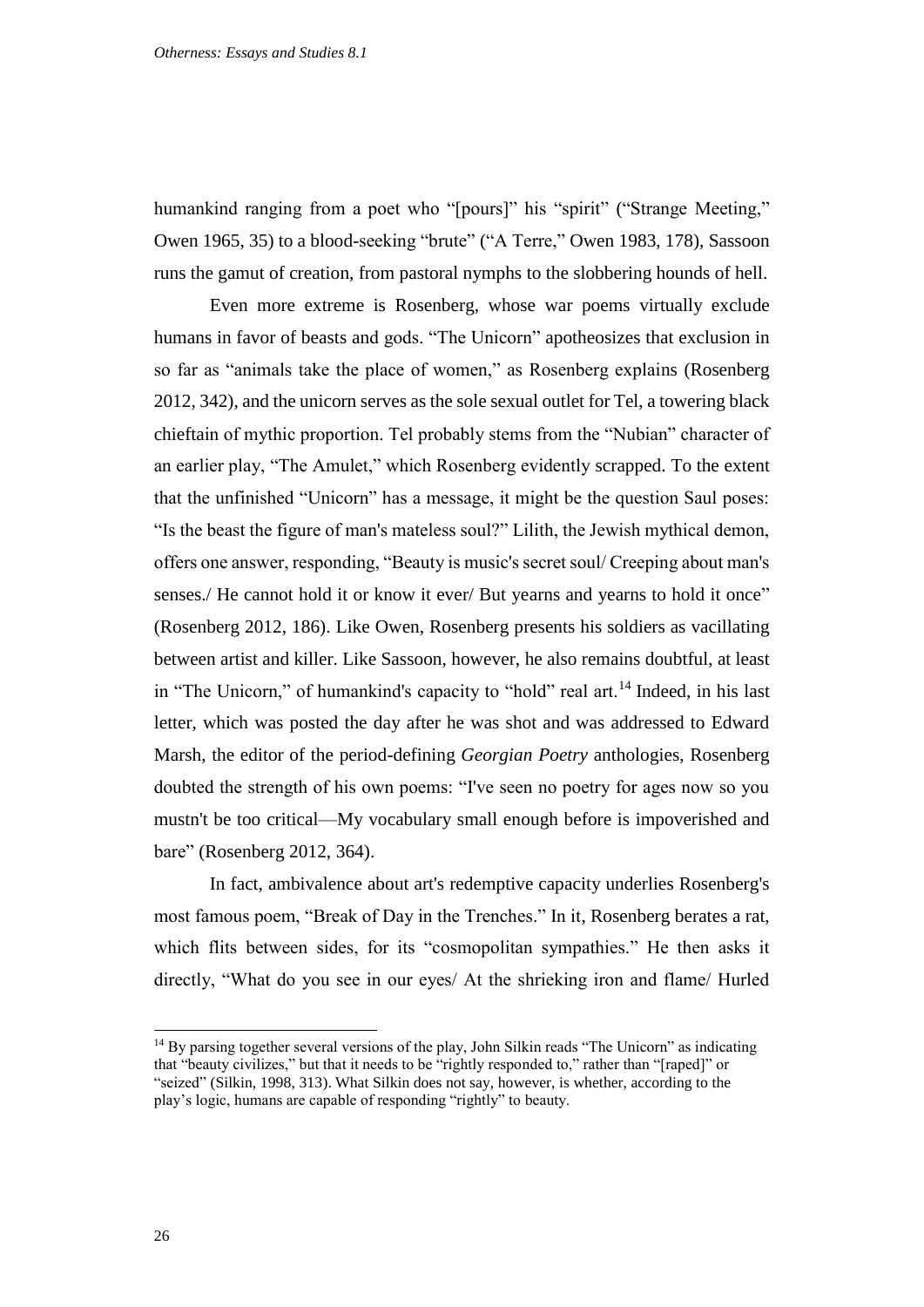through still heaven? What quaver—what heart aghast?" The speaker, seizing a poppy from the field of the dead, sticks the flower behind his ear and muses that its "roots are in man's veins" (Rosenberg 2012, 106). The image is particularly haunting in light of Rosenberg's eventual death on such a field. Where a Romantic like Wordsworth might have found something uplifting in humankind's organic bond with the elements and other fruits of creation,  $15$  Rosenberg sees it as the prime piece of irony, remarking that this "queer, sardonic" rat is more "chanced" for life than some "haughty athletes" (Rosenberg 2012, 106).

What is equally illuminating about the encounter Rosenberg depicts between the speaker and rat is that it parallels another wartime image that would become somewhat pivotal in the history of animal philosophy. In "The Name of a Dog, or Natural Rights" (1975), Emmanuel Levinas recounts a dog named "Bobby" who roamed into the Nazi prisoner of war camp in which he and other soldiers were confined during WWII. Recounting the subjugation that he and other prisoners faced, Levinas explains that the gaze of other humans "stripped us of our human skin. We were subhuman, a gang of apes." Yet, he recalls how Bobby would show up "at morning assembly and was waiting for us as we returned, jumping up and down and barking in delight. For him, there was no doubt that we were men" (Levinas 1997, 151-3).

As Christina Gerhardt explains, the precise meaning of Levinas' account is uncertain and continues to be debated. In her interpretation,

…Levinas turns Kantian ethics on its head, by arguing that the possibility of acting ethically is rooted in a condition of passivity, in which I am compelled to respond to a command from an other with whom I find myself in a "face-to-face" relationship. This condition of responsibility in the face-to-face is something that Levinas regards as prior to any act of cognition, to any conscious act of which I

-

<sup>&</sup>lt;sup>15</sup> In "Tintern Abbey," for example, Wordsworth arguably presents a vision of organicism, describing "a motion and a spirit, that impels/ All thinking things, all objects of all thought,/ And rolls through all things" (Wordsworth 1992, ll.100-102). Thus, if M. H. Abrams is correct in maintaining that the poet sees himself as an "integral part of an organically, inter-related universe" (Abrams, 1971, 104), then it would be fair to say that Rosenberg turns this organic vision on its head by ironically depicting the interconnectedness of field poppies and human remains.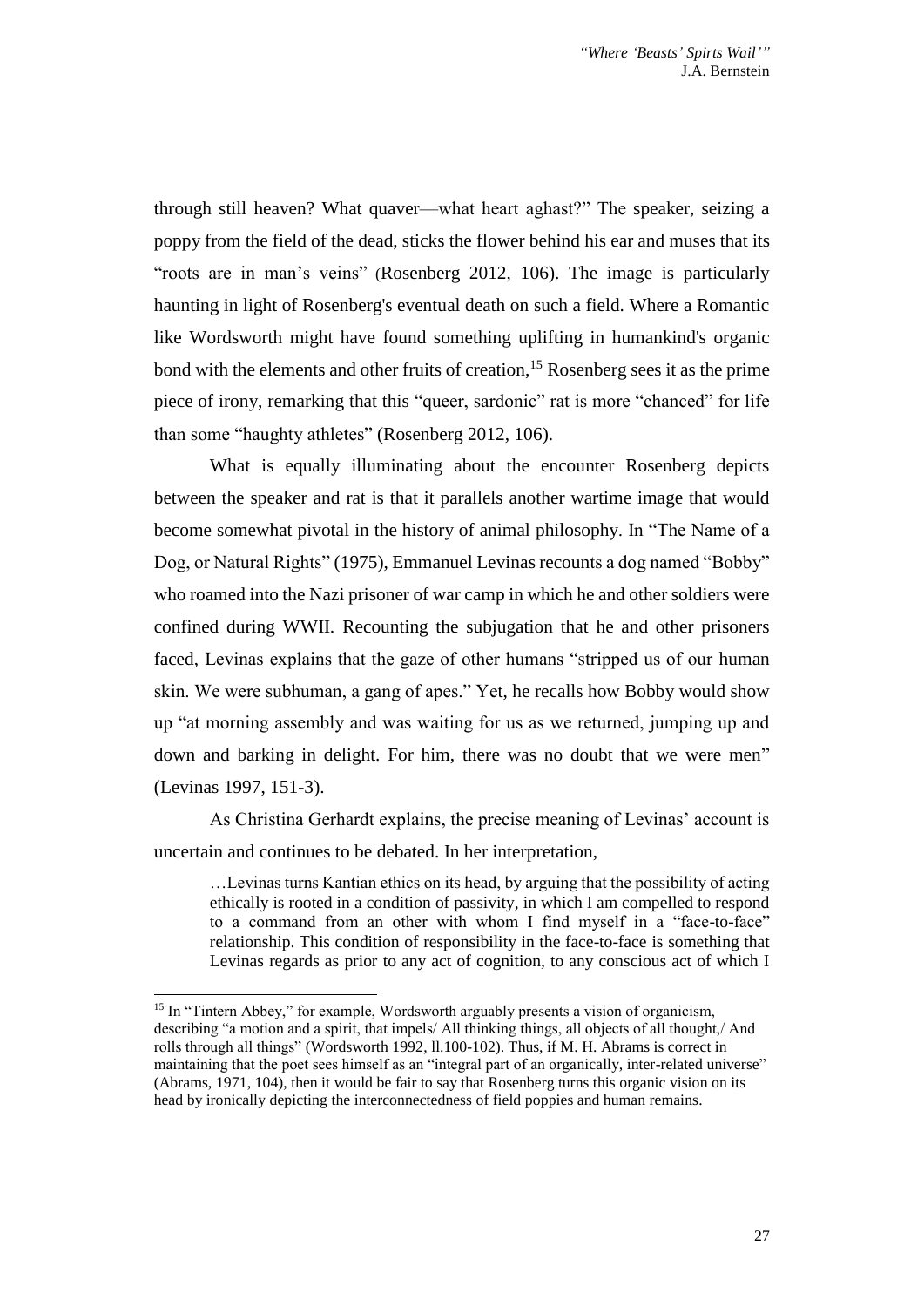could be the author. (Gerhardt 2006, 175)

Others, most famously Jacques Derrida, would explore Levinas's conception, especially in terms of rethinking human subjectivity and the historical humananimal divide (Derrida 2008, 113-4). Karalyn Kendall-Morwick, for her part, traces Levinas' account through other works of Modernist literature, especially Beckett's, to explore "animal alterity in the aftermath of World War II" (Kendall-Morwick 2013, 103). Interestingly, dogs, in the accounts of both Levinas and Beckett, Kendall-Morwick argues, "are co-implicated in the subjugation and sacrifice of other animals, complicating the ethical quandary in which Western humanism finds itself vis-à-vis the animal" (Kendall-Morwick 2013, 103). That subjugation of other animals would seem especially pertinent to Sassoon's account in "Man and Dog," where the "trust" that is engendered between the two species presumably comes at the expense of other, hunted animals (Sassoon 1949, 268).

What Rosenberg's poem reveals, however, is the extent to which he too anticipates Levinas' thinking about human-animal connections, especially the "face-to-face" relationships unearthed during war. Indeed, when Rosenberg's speaker asks of the rat in "Break of Day in the Trenches," "What do you see in our eyes/ At the shrieking iron and flame/ Hurled through still heavens?" he is underscoring the complexity of this human-animal interchange (Rosenberg 2012, 106). Like Levinas in his discussion of "Bobby," Rosenberg is also asserting a kind of *a priori* connection between the two species, one that does not depend on logical appeal or human reason. This is crucial in Rosenberg, because the war itself, personified by the "shrieking iron and flame" in "Break of Day in the Trenches," is fundamentally illogical to the speaker (Rosenberg 2012, 106). In a world in which "athletes" are "bonds to the whims of murder" or "sprawled in the bowels of the earth," any kind of humanism, much less an anthropocentric morality, is as absurd as the poppies that "[root]" in "man's veins" ("Break of Day in the Trenches," Rosenberg 2012, 106). Although Rosenberg, like Sassoon, does not explicitly spell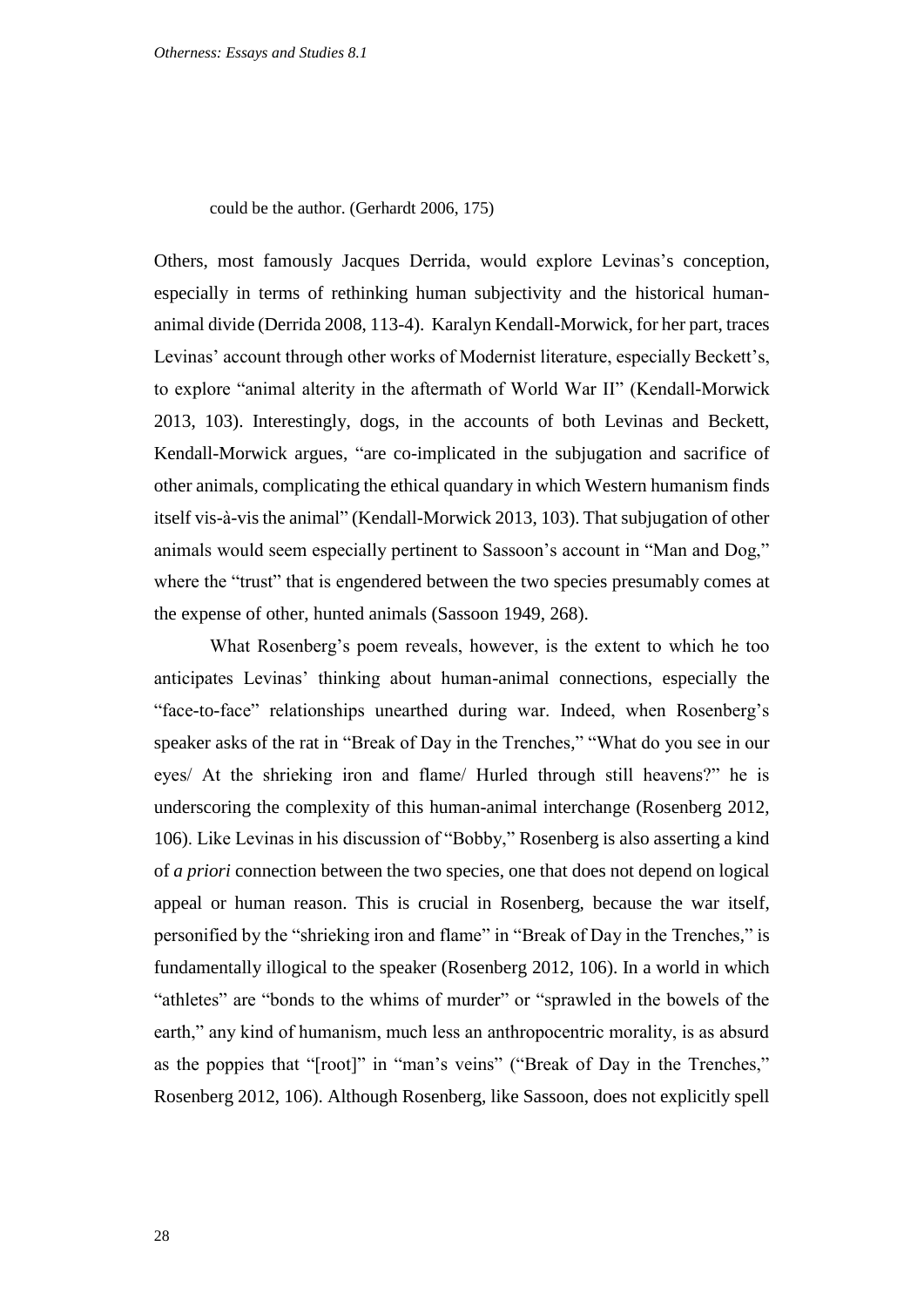out a view of animal rights as such, his vision ascribes a radically deanthropocentric connection between humans and animals and one that is personified, as in Levinas's account, by a peculiar, wartime gaze.

Of course, while Levinas argues in "The Name of a Dog, or Natural Rights" that we might "want to limit" the violence we perpetuate against animals in trying to appease our appetites (Levinas 1997, 151), he also emphasizes the moral "primacy" of humans, as Kendall-Morwick puts it (Kendall-Morwick 2013, 112). Ralph R. Acampora echoes this reading, arguing that for Levinas, "it was typically human(oid) faces only that figured in self-constitution" (Acampora 2017, 157). Others, such as Peter Atterton, interpret Levinas's account as more favorable to animal ethics. Atterton argues that Levinas's "philosophy in general displaces the Cartesian and Kantian definition of man as a rational being when ethics is posed. It is not reason that makes humans human, according to Levinas, but the relationship with the Other" (Atterton 2012, 54). Thus, "The Name of a Dog, or Natural Rights" has been and will likely remain subject to a variety of interpretations. Yet it is fair to say that its central concern is probably more with the paradox of human conceptions of animals than with outlining any detailed ethical formulation or method by which humans should treat them.

Like Levinas, Rosenberg's attitude towards this encounter with the animal is also heavily ironic, especially in so far as the rat is perceived to be more "chanced" to survive than the speaking soldier. Fussell, for his part, aptly notes "the irony in the transposition of human and animal roles that the trench scene has brought about" (Fussell 2000, 250). Where Sassoon, in "Prelude: The Troops," becomes elegiac, and even melancholic, over that inversion, Rosenberg takes bitter delight, placing a poppy behind his ear and, in that sense, mimicking the rat's "sardonic" behavior ("Break of Day in the Trenches," Rosenberg 2012, 106). Furthermore, whereas the dog in Sassoon's "Man and Dog" is limited in its agency to "[smelling]" and sensing the world around it (Sassoon 1949, 268), and where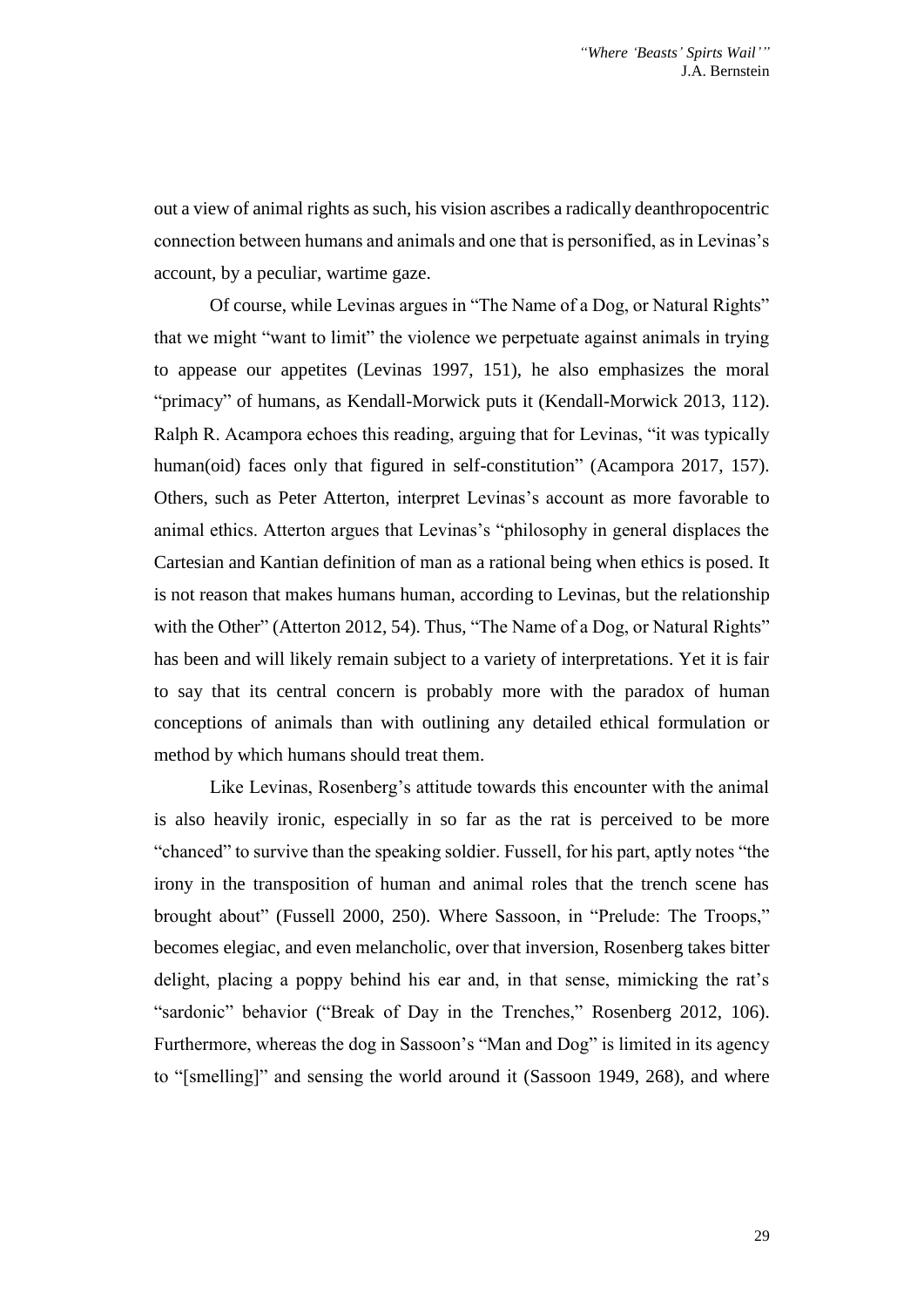Levinas's "Bobby" can only "[jump] up and down" and "[bark] in delight" at the prisoners (Levinas 1997, 151-3), Rosenberg's rat in "Break of Day in the Trenches" actively mocks its human viewer, employing a "queer, sardonic grin" as it passes (Rosenberg 2012, 106) and suggesting, at least from the standpoint of these three poems, a more involved and intelligent role for non-humans. Indeed, one wonders whether the rat is already conscious—in a way that the humans in Rosenberg's poem, especially "the haughty athletes," are not—of humans' false sense of superiority and ontological uniqueness.

Certainly, the flower that the speaker in "Break of Day" wears marks him as an aesthete, rather than one of the "athletes" whom he is among. Yet it also relays his basic desperation as an artist trying to make sense of the world. In this respect, Rosenberg begins to answer the Darwinian paradox, as Donald Worster would have it, about how humans could dominate a world of which they were invariably part. The answer seems to be through art, or some sort of aesthetic transcendence, albeit one that Rosenberg, and in contrast to the later, High Modernists, found impossible to attain.

Fussell and Robert Hemmings have ascribed much importance to the use of poppies in World War I poetry, particularly in Rosenberg's "Break of Day in the Trenches." Fussell relates them to a long English literary tradition, beginning with Chaucer and culminating in the pastoral elegy (Fussell 2000, 247, 250). Hemmings sees the flowers as "[invoking] another kind of symbolic reading, [that of] the unconscious, through the image of the roots reaching downwards into what is buried, into the traumatic memories of alarming encounters with death" (Hemmings 2008, 745). The first reading is essentially historic, the second psychological, and both are apt. Yet neither acknowledges the more immediate meaning, which, for Rosenberg, entailed questioning his relationship with Earth's elements: why he has been consigned to join them, and perhaps the mystery inherent in his having lived apart from them before the war. One could couch the dilemma in philosophical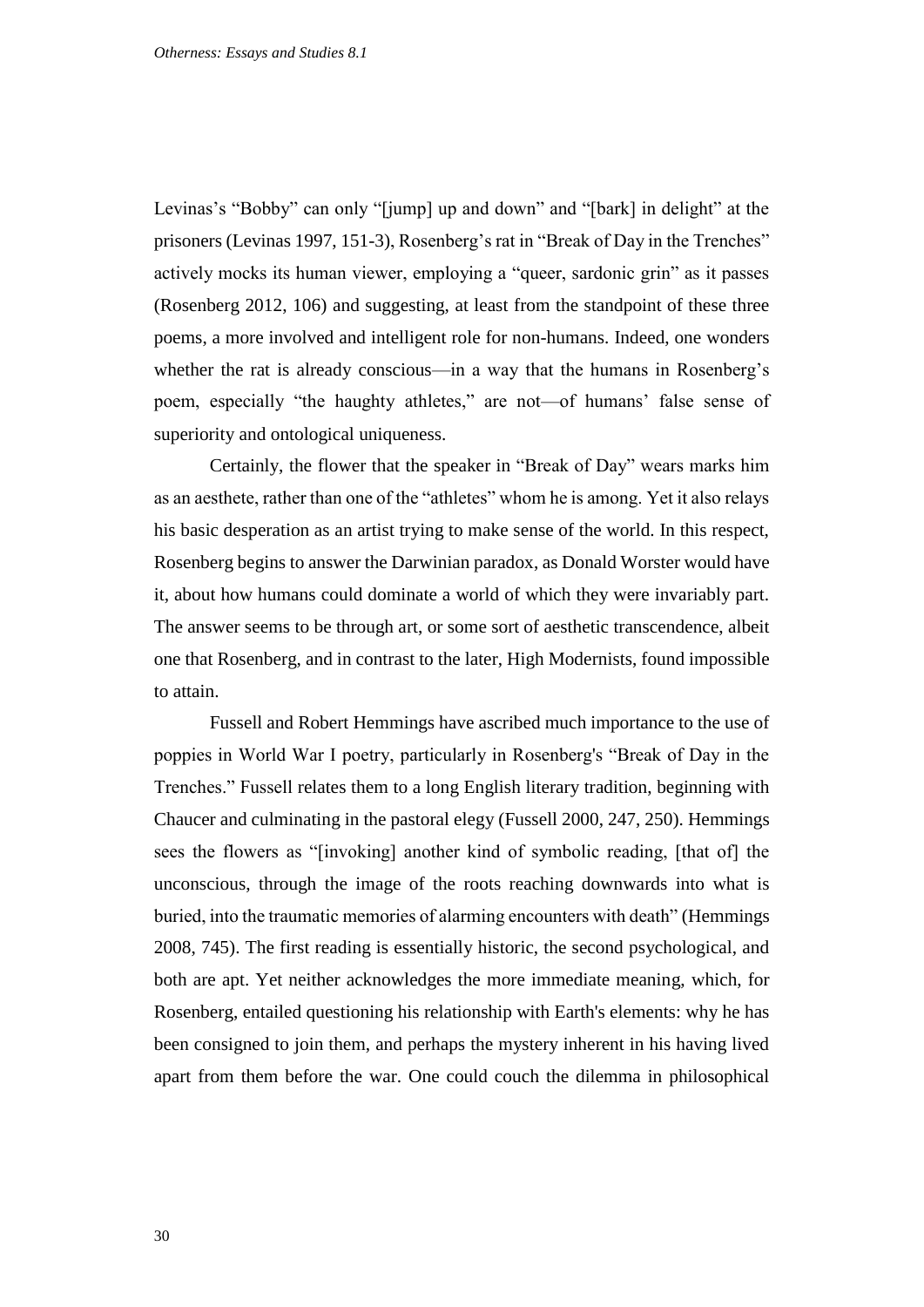terms like metaphysics, cosmology, emanationism, as well as theories about history and trauma, but at bottom, the issue is much simpler. He is asking what he is doing here, and, like Levinas, questioning his affinity to other beings, human and nonhuman alike.

The original version of "Break of Day" ended differently. Here the description of an exploding shell is followed by a question: "what rootless poppies dropping?" (Rosenberg 1979, 104). This version is even more bitter and avowedly antiwar in so far as it literally equates the scattered dead with the thrown flowers and the rat. (And "rootless," in this case, takes on a dual connotation, meaning "cosmopolitan" and "clipped").<sup>16</sup> Regardless, the juxtaposition of the rat and the human dead (who are "less chanced than you for life") ("Break of Day in the Trenches," Rosenberg 2012, 106) illustrates just how commingled Rosenberg thought humans and "beasts" really were ("The Unicorn," Rosenberg," 2012, 182), particularly during war. Equally pressing is the question of what faith, if any, he has left in humankind, be it as an artist, or something much baser.

Rosenberg's writings, the bulk of which were unfinished, never definitively resolve the question. In "Moses," even his heroes, depicted variously as "animal[s]" and "half beasts snorting into the light," remain "constrained to the stables of the flesh" (Rosenberg 2012, 162). In "In War," however, he describes "how human art won/ The dark soul" (Rosenberg 2012, 162) thus suggesting an opposing and more elevated view of human nature. To some extent, Rosenberg echoes John Stuart Mill, who, as Christine Korsgaard explains, regards humans as animals but sees humans as having "access to 'higher pleasures,'" as Mill calls them. For Mill, "only human beings are familiar with the pleasures of music and poetry and art and literature," among other pleasures, Korsgaard adds (Korsgaard 2018, 68). In another letter to

<sup>&</sup>lt;sup>16</sup> Given the rat's own "cosmopolitan sympathies," it is worth asking whether Rosenberg was aware of the phrase "rootless cosmopolitan" in 1917. The phrase would also take on special significance in the 1940s, when it became associated with Jewish intellectuals like him and, indeed, became grounds for persecution during Stalin's purges.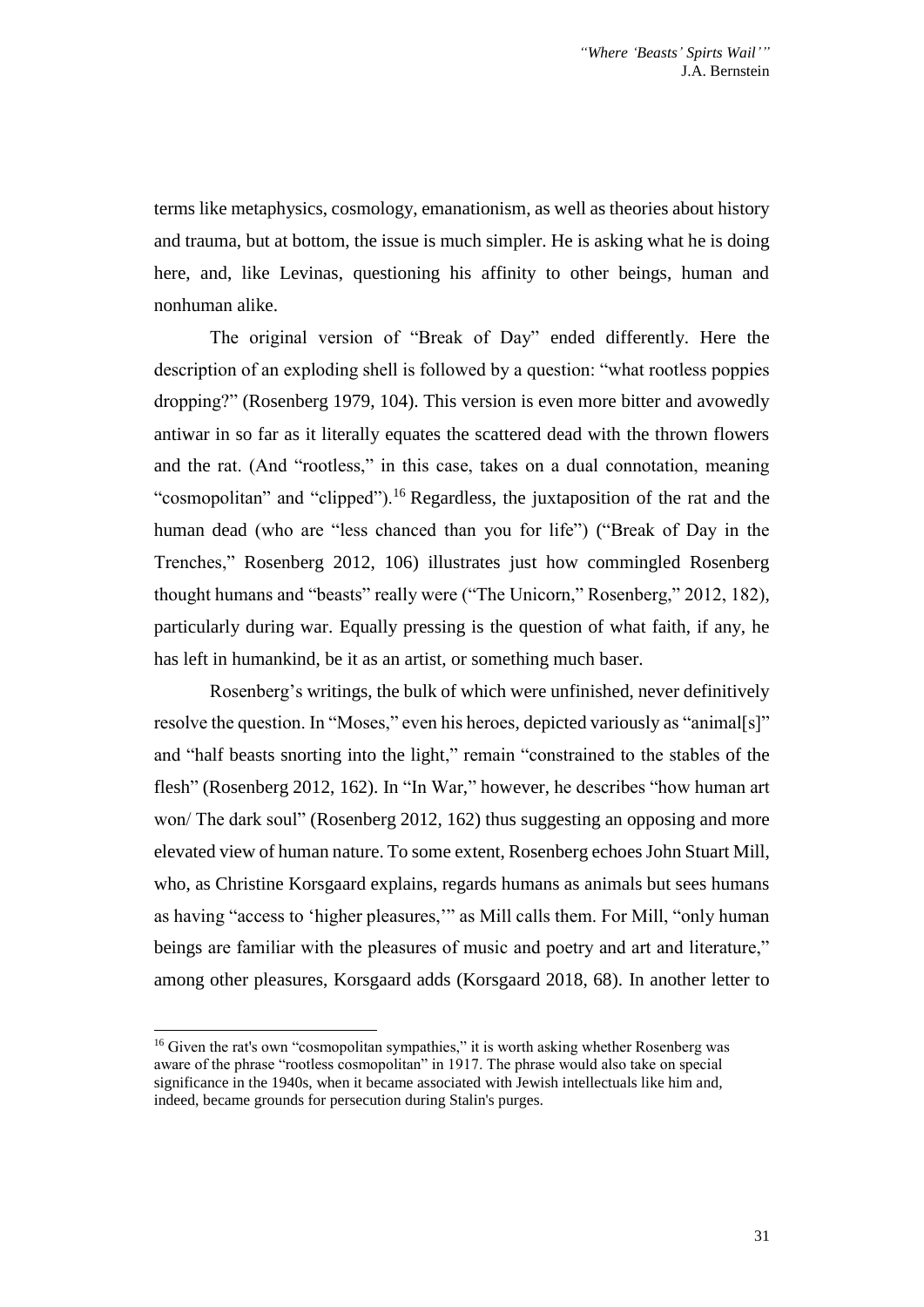Edward Marsh, written eleven months before his death, Rosenberg underscores the relevance of poetry for him and the sole consolation it provides: "I fancy poetry is not much bothering you or anybody just now...Yet out here, though often a troublesome consolation, poetry is a great one to me" (Rosenberg 2012, 333). Even more than Sassoon, Rosenberg was consumed with this question of human degradation, and what role, if any, art could play in forestalling it. It is not clear that he ever arrived at an answer. What is clear, however, is that he, particularly by the war's end, and like Sassoon in "The Rear-Guard," grappled with this question of human-as-artist versus human-as-beast.

To that end, the works of both poets mirror the broader transformation unfolding across Great Britain, wherein animals, hardly just chattel, began to be perceived as "companions" and fellow "sufferers," as Hilda Kean notes (1998, 169). Nineteen-nineteen, the year the war ended, even saw the near-passage in Parliament of the Dogs (Protection) Bill, the first wide-scale legislative effort in Britain to ban the use of dogs in vivisection. The effort failed, but it is notable because it occurred in the midst of what were otherwise unprecedented levels of animal testing. It was also largely the work of one Frances Power Cobbe, a tireless suffragette and reformer. More broadly, it is worth asking whether millions of returning veterans, many of whom had been experimented on themselves in the Great Western theater, did not find some affinity with dogs, or at least come to recognize the "drooping tongues from jaws" that Owen described ("Mental Cases," Owen 1965, 35). While the animal rights movement itself is traditionally ascribed in Great Britain to the Oxford Group of the late-1960's (Singer, Ryder, Regan, et. al), what one begins to see in trench writings, especially those of Rosenberg, Sassoon, and Owen, is an important and foundational link, particularly in conveying sympathy for nonhumans and in recognizing their shared pain. Of course, this is not to say that any of these poets espoused a vocal advocacy on behalf of animals, much less what we would later come to call "animal rights." But in asking what we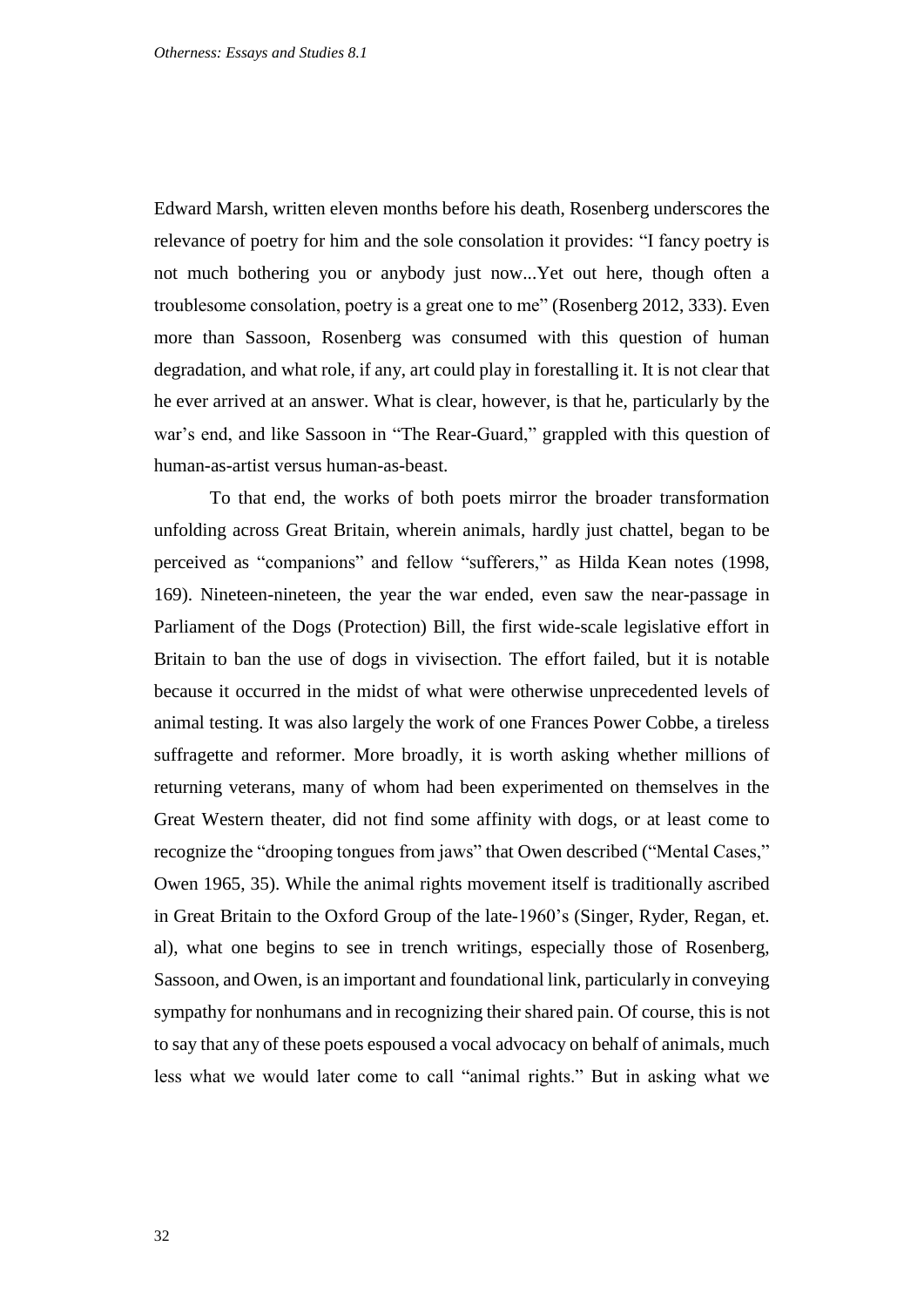"share" with animals, as Sassoon does ("Man and Dog," Sassoon 1949, 268), and in recognizing our "bestial" impulses, as Rosenberg repeatedly does ("The Unicorn," Rosenberg 2012, 187), their poems presage later currents in animal philosophy, particularly the "face-to-face" ethics of Levinas, as well as the "transcendence of anthropocentrism," as Acampora calls it (Acampora 2017, 162).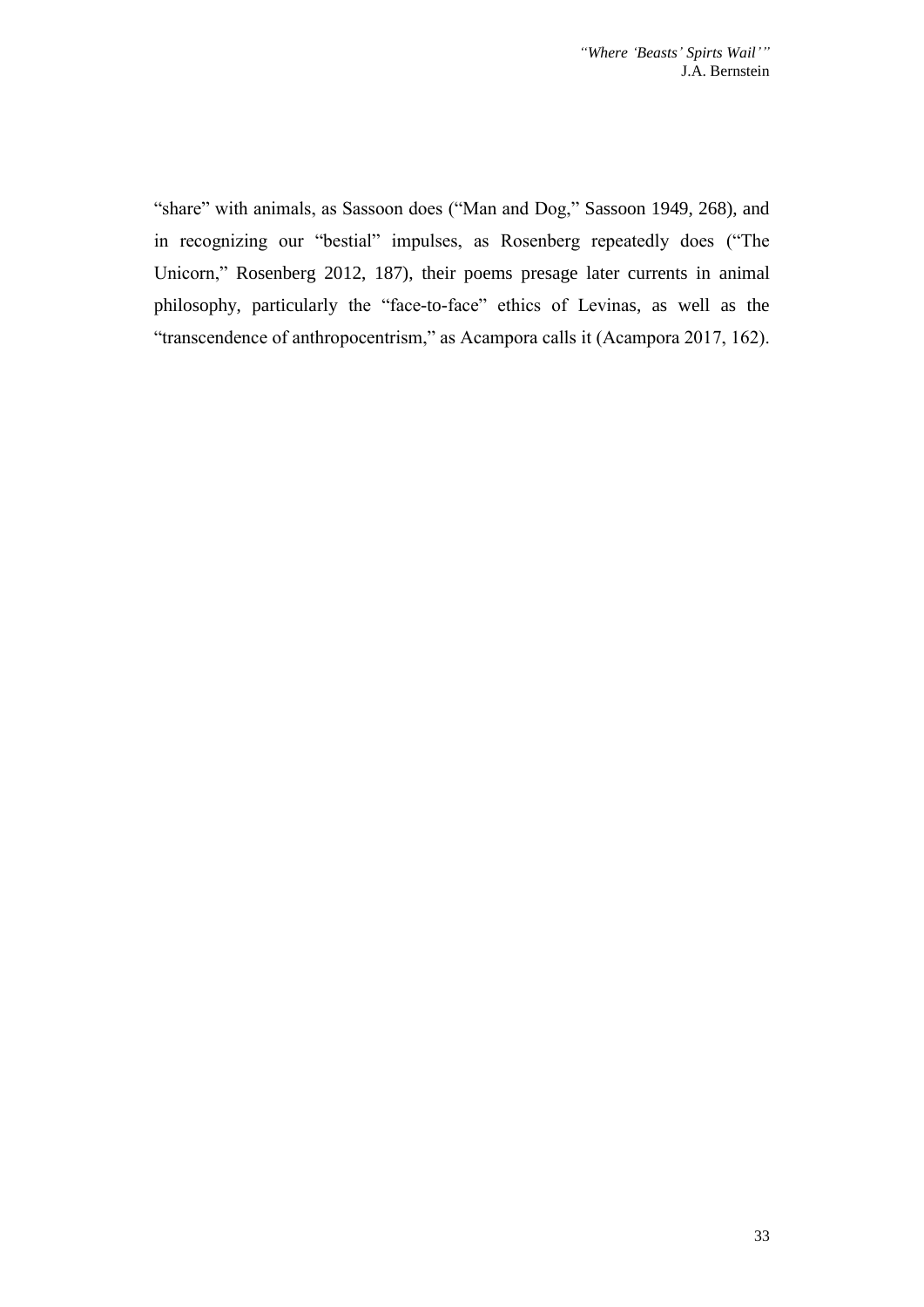#### **Bibliography**

Abrams, M. H. 1971. *The Mirror and the Lamp*. New York: Oxford Univ. Press.

- Acampora, Ralph R. 2017. "Continental Approaches to Animals and Animality," In *The Oxford Handbook of Animal Studies*. Edited by Linda Kalof. New York: Oxford: 152-168.
- Agamben, Giorgio. 2003. *The Open: Man and Animal*. Palo Alto: Stanford.
- Alpers, Paul. 1997. *What is Pastoral?* Chicago: University of Chicago Press.
- Armstrong, Phillip. 2008. *What Animals Mean in the Fiction of Modernity*. New York: Routledge.
- Atterton, Peter. 2012. "Ethical Cynicism" In *Animal Philosophy*, edited by Matthew Calarco and Peter Atterton, 51-62. New York: Continuum.
- Bate, Jonathan. 1991. *Romantic Ecology: Wordsworth and the Environmental Tradition*. London: Routledge.
- Bergonzi, Bernard. 1965. *Heroes' Twilight: A Study of the Literature of the Great War*. London: Constable.
- Bernstein, Joshua A. 2014*. "Where Beasts' Spirits Wail": the Great War and Animal Rights.* Diss. University of Southern California.
- Brooke, Rupert. 2010. *Collected Poems*. Cambridge: Oleander.
- Bryce Report into German Atrocities in Belgium, 12 May 1915. Published on *Firstworldwar.com*, accessed September 25, 2020, [http://www.firstworldwar.com/source/brycereport.htm.](http://www.firstworldwar.com/source/brycereport.htm)
- Cooper, Jilly. 2010. *Animals in War.* New York: Random House.
- Darwin, Charles. 1872. *The Descent of Man, and Selection in Relation to Sex*. New York: Appleton.
- Derrida, Jacques. 2008. *The Animal That Therefore I Am*. Edited by Marie Louise-Mallet. Translated by David Willis. New York: Fordham Univ. Press.
- Dickens, Charles. 2002. *Dombey and Son*. New York: Penguin.
- Ellmann, Maud. 2010. *The Nets of Modernism: Henry James, Virginia Woolf, James Joyce, and Sigmund Freud*. Cambridge: Cambridge Univ. Press.
- Empson, William. 1974. *Some Versions of Pastoral*. New York: Norton.
- Featherstone, Simon. 1995. *War Poetry: An Introductory Reader.* London: Routledge.
- Fouts, Roger and Erin McKenna. 2011. "Chimpanzees and Sign Language: Darwinian Realities versus Cartesian Delusions." *The Pluralist* 6, no. 3: 19-24.
- Fowler, Kata. 2010. *Animals: the Hidden Victims of War*. Tonbridge: Animal Aid.
- Fussell, Paul. 2000. *The Great War and Modern Memory*. New York: Oxford Univ. Press.
- Gerhardt, Christina. 2006. "The Ethics of Animals in Adorno and Kafka." *New German Critique* 97: 159-178.
- Gilbert, Sandra M. 1999. "'Rats' Alley': The Great War, Modernism, and the (Anti)Pastoral Elegy," *New Literary History* 30, no. 1: 179-201.
- Gigliotti, Carla. "The Struggle for Compassion and Justice through Critical Animal Studies," In *The Oxford Handbook of Animal Studies*, edited by Linda Kalof, (New York: Oxford, 2017), 189-207.
- Gillis, Stacy. 2007. "'Many Sisters to Many Brothers': The Women Poets of the First World War." In *The Oxford Handbook of British and Irish War Poetry*. Edited by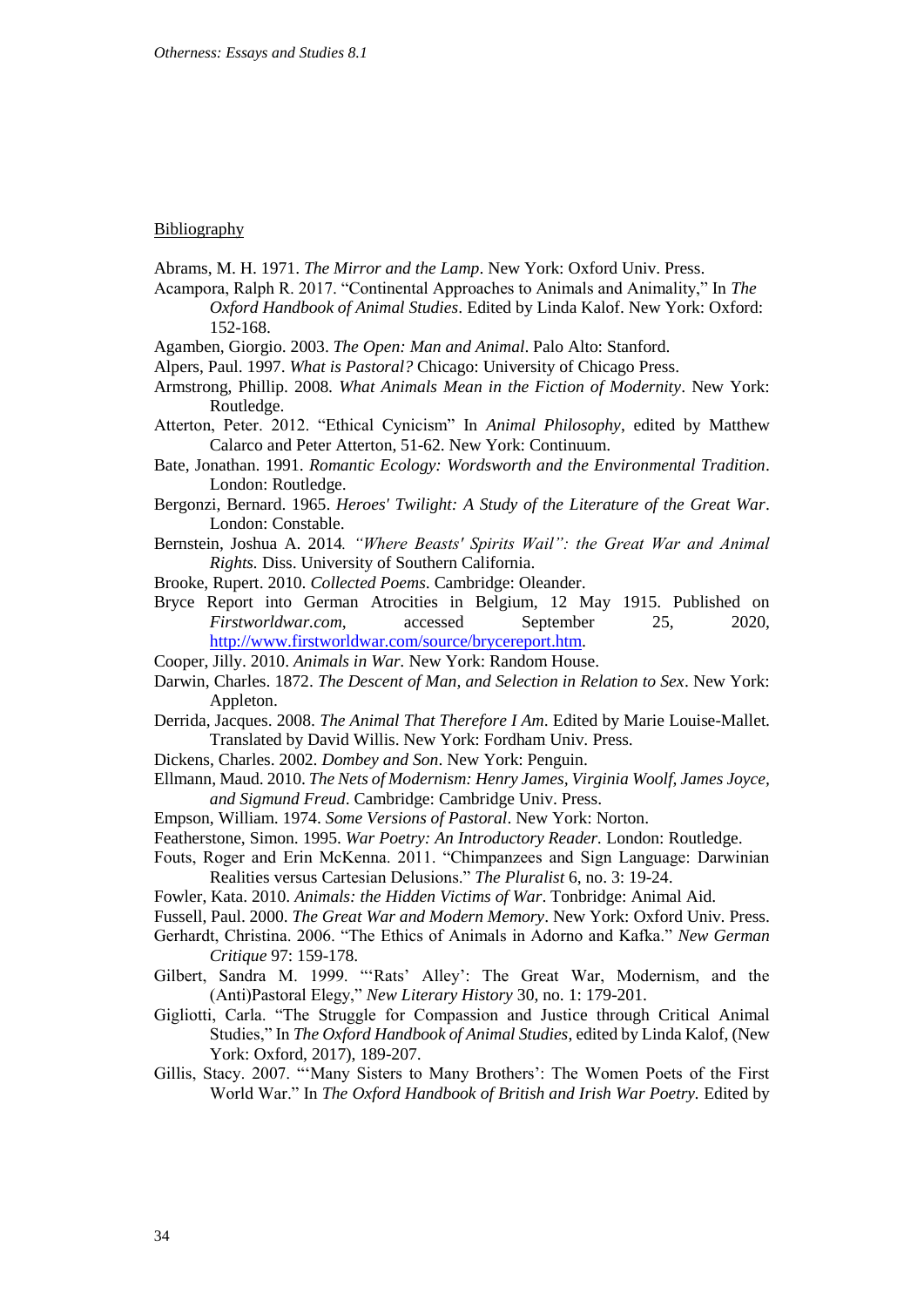Tim Kendall. New York: Oxford Univ. Press.

Graves, Robert. 1958. *Goodbye to All That*. New York: Doubleday.

Haraway, Donna. 2008. *When Species Meet*. Minneapolis, Univ. of Minnesota Press.

- Haraway, Donna. 2013 [1989]. *Primate Visions: Gender, Race, and Nature in the World of Modern Science*. New York: Routledge.
- Hemmings, Robert. 2008. "Of Trauma and Flora: Memory and Commemoration in Four Poems of the World Wars." *University of Toronto Quarterly* 77, No. 2 (Spring): 738-756.
- Hiltner, Ken. 2011. *What Else Is Pastoral?: Renaissance Literature and the Environment*. Ithaca: Cornell Univ. Press.
- Hobsbawm, Eric. 1989. *The Age of Empire*. New York: Vintage.
- Jones, David. 1937. *In Parenthesis*. New York: New York Review of Books.
- Kean, Hilda. 1998. *Animal Rights: Political and Social Change in Britain Since 1800*. London: Reaktion.
- Kendall-Morwick, Karalyn. 2013. "Dogging the Subject: Samuel Beckett, Emmanuel Levinas, and Posthumanist Ethics." *Journal of Modern Literature* 36, No. 3: 100- 119.
- Kermode, Frank. 1952. *English Pastoral Poetry from the Beginnings to Marvell*. London: G. G. Harrap.
- Kerr, Douglas. 1997. "Literature of the Great War." *English Literature in Transition,1880- 1920* 40, No. 1:85.
- Korsgaard, Christine M. 2018. *Fellow Creatures: Our Obligations to the Other Animals*. Oxford: Oxford Univ. Press.
- Levinas, Emmanuel. 1997. "The name of a dog, or natural rights." *Difficult Freedom: Essays on Judaism*. Translated by Seán Hand. Baltimore: Johns Hopkins. 151-153.
- Lippit, Akira. 2000. *Electric Animal: Toward a Rhetoric of Wildlife*. Minneapolis: Univ. of Minnesota Press.
- Lundblad, Michael. 2009. "From Animal to Animality Studies," *PMLA* 124, No. 2 (March).
- Matalon, Avi. 2002. "Difference at War: Siegfried Sassoon, Isaac Rosenberg, U. Z. Grinberg, and Poetry of the First World War" *Shofar: An Interdisciplinary Journal of Jewish Studies* 21, No. 1 (Fall): 25-43.
- Milton, John. 1957. *Complete Poems and Major Prose*. Edited by Merritt Y. Hughes. New York: Macmillan.
- Owen, Wilfred. 1965. *The Collected Poems of Wilfred Owen*. Edited by C. Day Lewis. New York: New Directions.
- Owen, Wilfred. 1983. *Wilfred Owen: The Complete Poems and Fragments*. Edited by Jon Stallworthy. New York: Random House.
- Ramazani, Jahan. 1994. *Poetry of Mourning: The Modern Elegy from Hardy to Heaney*. Chicago: Univ. of Chicago Press.
- Roberts, Priscilla and Spencer C. Tucker. 2005. *The Encyclopedia of World War I: A Political, Social, and Military History*. Santa Barbara: ABC-CLIO.
- Rohman, Carrie. 2008. *Stalking the Subject: Modernism and the Animal*. New York: Columbia Univ. Press.
- Rosenberg, Isaac. 1979. *The Collected Works of Isaac Rosenberg*. Edited by Ian Parsons. New York: Oxford Univ. Press.
- Rosenberg, Isaac. 2012. *Isaac Rosenberg: 21st-Century Oxford Authors.* Edited by Vivian